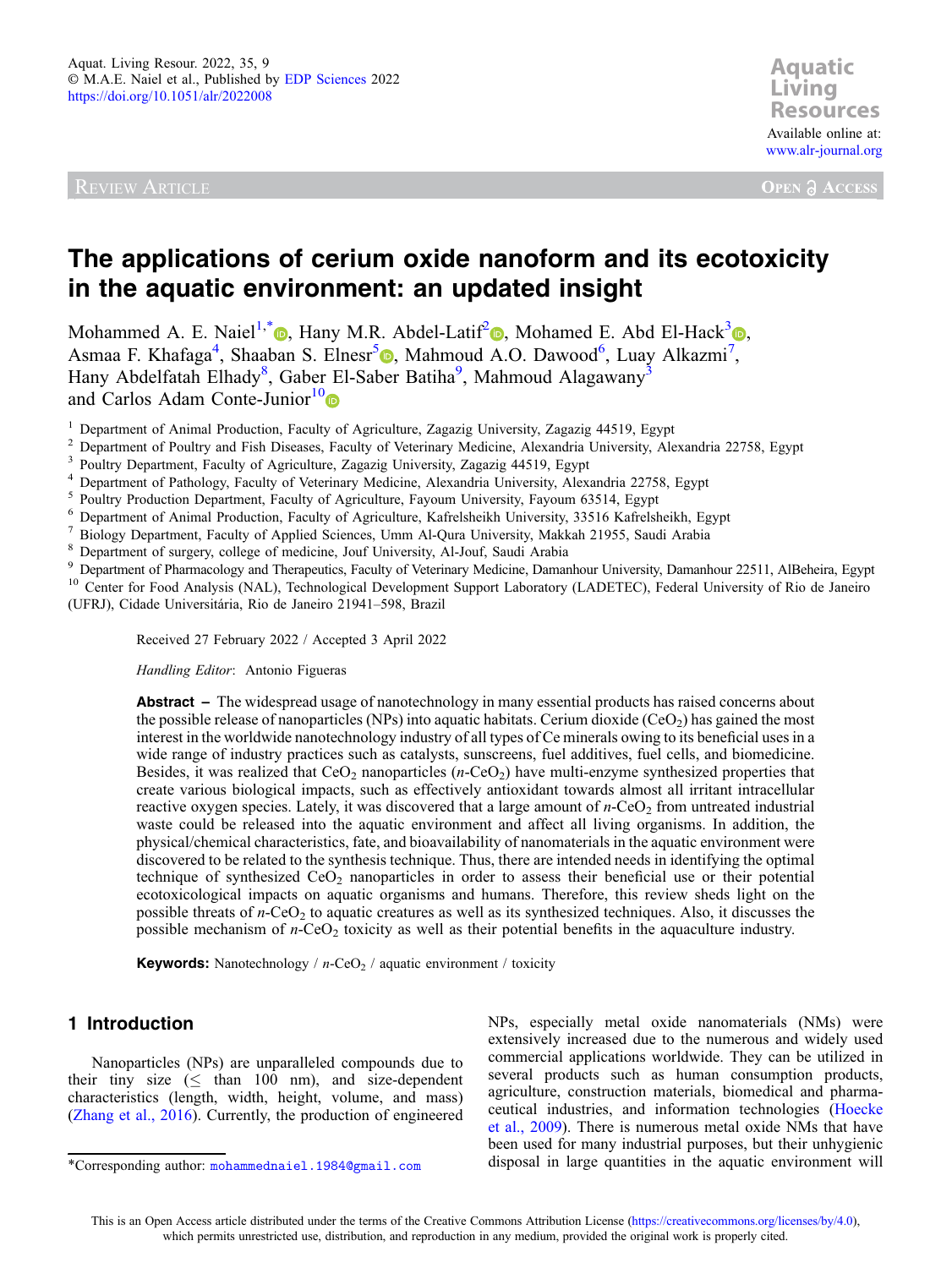cause toxicity signs to the exposed fish, bivalve mollusks, and other living organisms [\(Abdel-Latif et al., 2021a](#page-8-0)).

One of the most important and expansively used metal oxide NMs is the cerium oxide NPs  $(n$ -CeO<sub>2</sub>) ([Perullini et al.,](#page-11-0) [2013](#page-11-0)). Cerium (Ce) is one of the most abundant trace elements ([Abdelnour et al., 2019\)](#page-8-0). Ce exists in two primary oxidation liquid forms (Ce<sup>3+</sup> and Ce<sup>4+</sup>) [\(Sun et al., 2012](#page-12-0)). The worldwide produced  $n$ -CeO<sub>2</sub> compounds at a rate of ten thousand tons per year [\(Keller et al., 2013\)](#page-10-0). They have numerous industrial uses, for example, in biomedical applications ([Reed et al., 2014](#page-10-0)), several paint coatings, polishing powder, catalysts ([Zhao et al.,](#page-12-0) [2012](#page-12-0)), and personal care products, particularly the broadspectrum inorganic sunscreen ([Patil et al., 2002\)](#page-11-0). In the human medical industry,  $n$ -CeO<sub>2</sub> has various medical importance, such as cancer treatment, neuroprotective effects [\(Das et al.,](#page-9-0) [2007](#page-9-0)), and wound healing. Also,  $n$ -CeO<sub>2</sub> can protect the host cells from the oxidative damage induced by the overproduction of free radicals ([Li et al., 2016;](#page-10-0) [Nelson et al., 2016a](#page-11-0)). Besides, the scavenger activity of  $n$ -CeO<sub>2</sub> against the generated free radicals [\(Xia et al., 2008\)](#page-12-0) depends on its ability to activate the entire cell enzymatic production, such as superoxide dismutase (SOD) and catalase (CAT) [\(Das et al., 2007\)](#page-9-0). Furthermore,  $n$ -CeO<sub>2</sub> exhibited potent antibacterial effects against a wide variety of pathogenic bacteria [\(Thill et al., 2006\)](#page-12-0).

Several studies have revealed several ways to synthesize  $n$ -CeO<sub>2</sub> for various uses. The final product is affected by the changes in synthesis processes [\(Wu et al., 2019;](#page-12-0) [Nyoka et al.,](#page-11-0) [2020](#page-11-0)). Also, it suggests that the generated nanostructures will have various physical/morphological and chemical characteristics, influencing their function [\(Abd El-Naby](#page-8-0) [et al., 2019](#page-8-0); [Huang et al., 2019\)](#page-10-0). Thus, it is critical choosing the synthesis technique that creates the nanostructure that fulfilled the desired application ([Mehana et al., 2020\)](#page-11-0). In the medical application, for example, it is essential to choose the synthesis technique that generates the final characteristics of the nanostructures that can interact with living cells to cause the necessary biological activity ([Al-Gabri et al., 2021](#page-8-0); [Rozhin](#page-12-0) [et al., 2021](#page-12-0)).

The toxicity and protective effects of  $n$ -CeO<sub>2</sub> depend on the preparation method, particle size, cell type, and exposure route. In fish, dietary  $n$ -CeO<sub>2</sub> has been reported to promote growth, attenuate ammonia nitrogen stress, and boost immunity in a Chinese mitten crab (*Eriocheir sinensis*) ([Qin et al., 2019\)](#page-11-0). Moreover, it can alleviate the amine-coated Ag-NPs toxicological effects in rohu (Labeo rohita) ([Khan et al., 2018](#page-10-0)). However, their widespread production and their varieties of uses,  $n$ -CeO<sub>2</sub> have been reported to induce severe toxicological impacts in the exposed aquatic organisms. For instance,  $n$ -CeO<sub>2</sub> elicited genotoxic effects in Daphnia magna [\(García et al., 2011\)](#page-10-0), and growth-inhibitory impacts in Pseudokirchneriella subcapitata ([Rodea-Palomares](#page-11-0) [et al., 2010](#page-11-0)). Besides, its oxidative stress effects in Corophium volutator [\(Dogra et al., 2016](#page-9-0)), mild cytotoxic and cardiac toxicity in the white sucker fish (Catostomus commersonii) ([Rundle et al., 2016\)](#page-12-0) and immunotoxicity with a high mortality rate of rainbow trout (Oncorhynchus mykiss) [\(Correia et al.,](#page-9-0) [2019](#page-9-0)) had been reported.

Indeed, toxicity research in  $n$ -CeO<sub>2</sub> provides inconsistent findings, indicating harmful effects in some studies, protective ones in others, and sometimes no impact at all. This review summarizes the available rare studies from the literature and focuses mainly on the synthesis, behavior, and fate of  $n$ -CeO<sub>2</sub> in aquatic environments. Moreover, a detailed discussion of their toxicological effects on several species of finfish, shellfish, algae, and other aquatic organisms. This review also spotlights their biomedical role and expected beneficial effects on fish.

# 2  $n$ -CeO<sub>2</sub> characteristics

Cerium (Ce) is a chemical element with atomic number 58. It can be found in many minerals, the most prevalent of which are bastnaesite and monazite. Moreover, heating bastnaesite ore and treating it with hydrochloric acid generates cerium oxide ([Ismael et al., 2021\)](#page-10-0). In addition, in the liquid form, Ce can be found in two oxidation states ( $Ce^{3+}$  and  $Ce^{4+}$ ) rather than most of the other trace elements, which showed one state of oxidation in the liquid form  $(^{+3})$  [\(Abdelnour et al., 2019\)](#page-8-0). The presence of  $Ce^{3^+}/Ce^{4^+}$  redox couples creates reactions dependent on existing oxygen that allows metabolic, catalytic, and biological reactivity ([Caputo et al., 2017\)](#page-9-0). While, physicochemical structures of  $n$ -CeO<sub>2</sub> as their specific surface area, zeta potential, small size, and lower dissolution rate, increase its opportunities to distribute and generate nano-bio interfaces with sugars, lipids, proteins, cells, membranes, cellular organelles and DNA [\(Teske and Detweiler, 2015\)](#page-12-0). Also, the internalization of  $n$ -CeO<sub>2</sub> and release of Ce<sup>+3</sup> could be responsible for a toxic influence on live cells.

The scavenger ability of  $n$ -CeO<sub>2</sub> was related to the inherent physicochemical properties of nanoscale materials.  $n$ -CeO<sub>2</sub> contains a mixture of both  $Ce^{4+}$  and  $Ce^{3+}$  on its surface ([Nelson](#page-11-0) [et al., 2016b](#page-11-0)). Thus, as oxygen atoms are lost from the  $n$ -CeO<sub>2</sub> surface, there is a reduction in the oxidation state of Ce (Ce<sup>4+</sup>  $\rightarrow$  $Ce<sup>3+</sup>$ ) and an increase in the number of oxygen vacancies (defect sites) on the  $n$ -CeO<sub>2</sub> surface [\(Deshpande et al., 2005](#page-9-0)). The ratio of  $Ce^{3+}/Ce^{4+}$  sites on the surface is strongly correlated with the antioxidant/enzyme-mimetic activity of the  $n$ -CeO<sub>2</sub>. Furthermore, the small size of  $n$ -CeO<sub>2</sub> (20 nm to 2 nm) increases the number of  $Ce^{3+}$  sites on its surface that bind or release oxygen atoms [\(Dogra et al., 2016\)](#page-9-0). Also, it was determined that by reducing the nanoparticle size to 12 nm,  $n$ -CeO<sub>2</sub>-loaded liposomes preserved the colloidal stability and antioxidant capabilities [\(Grillone et al., 2017\)](#page-10-0).

# 3 Synthesis of  $n$ -CeO<sub>2</sub>

Several recent studies have proved the beneficial and therapeutic effects of  $n$ -CeO<sub>2</sub>, while other studies have documented that  $n$ -CeO<sub>2</sub> might induce harmful and toxic effects on cells [\(Huang et al., 2019\)](#page-10-0). Also, there are several investigations indicated that the therapeutic properties or toxicological effects of  $n$ -CeO<sub>2</sub> are mainly relient on synthesis conditions (temperature or pH) as well as the synthesis method, which affect the physicochemical properties of the synthezined  $n$ -CeO<sub>2</sub> molecules (such as particle size, shape, specific surface area, and surface charge) [\(Nyoka et al., 2020\)](#page-11-0). Thus, understanding these synthesis-related features may contribute to the creation of safer nanoparticles and determine their overall potential toxicity.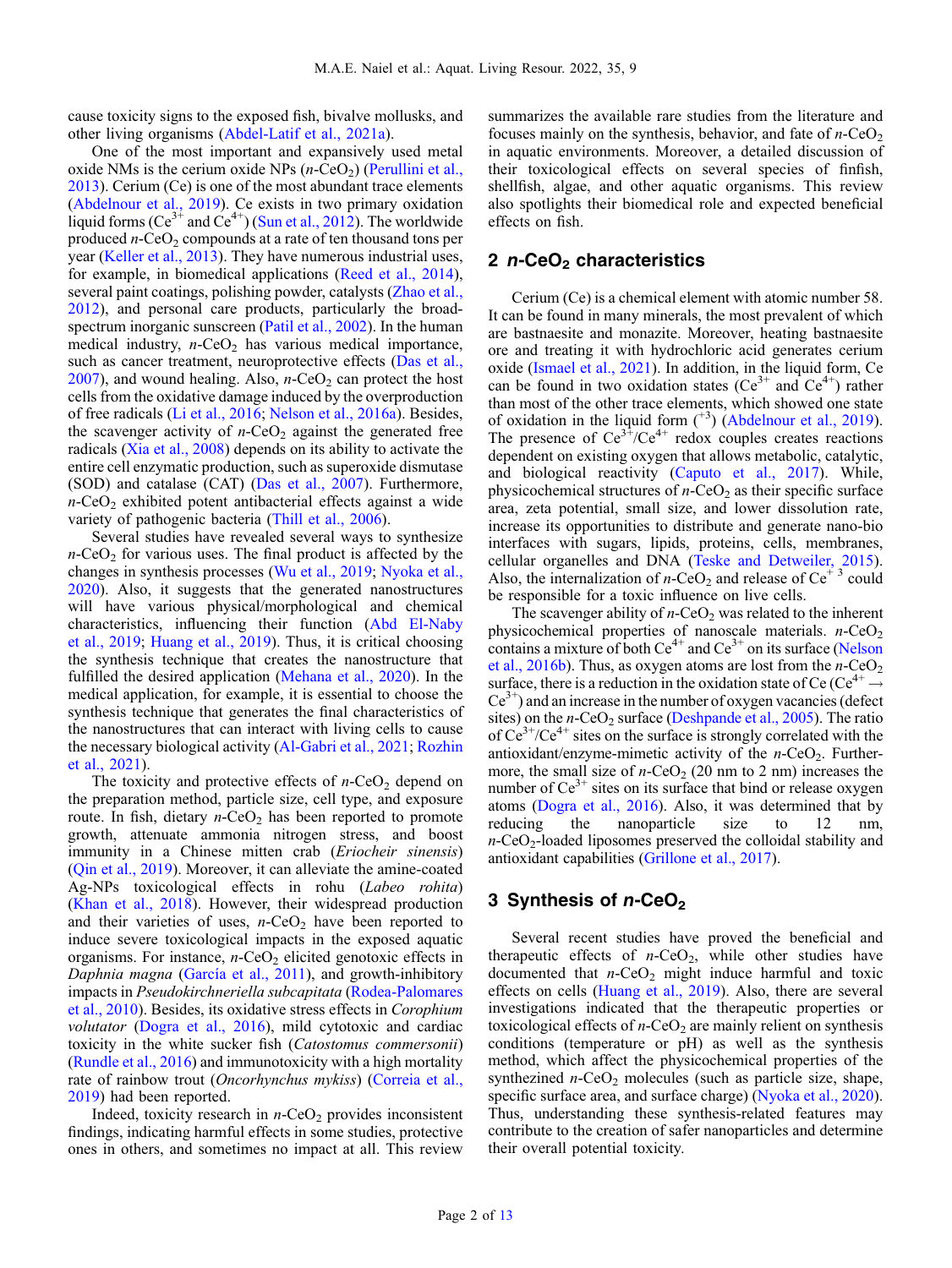### 3.1 Chemical method

There are several chemical methods for  $n$ -CeO<sub>2</sub> syntheses, such as, co-precipitation ([Farahmandjou et al., 2016](#page-9-0)), precipitation ([Ketzial and Nesaraj, 2011](#page-10-0); [Babitha et al.,](#page-9-0) [2015](#page-9-0)), microwave diversion processing ([Shirke et al., 2011](#page-12-0); [Soren et al., 2015](#page-12-0)), sonochemistry [\(Yin et al., 2002](#page-12-0); [Pinjari and](#page-11-0) [Pandit, 2011](#page-11-0)), reverse-co-precipitation ([Jalilpour and Fatha](#page-10-0)[lilou, 2012](#page-10-0)), and a combination of microwave and hydrothermal method ([Gao et al., 2006\)](#page-10-0).

Apoferritin, a cage-shaped protein, is used in a novel approach for the synthesis of  $n$ -CeO<sub>2</sub>. This protein was used as a biotemplate and resulted in a two and three-D array formation. The chemical reaction happened in the cavity [\(Naiel et al., 2020](#page-11-0)). Trivalent Ce ions were oxidized and resulted in  $n$ -CeO<sub>2</sub> formation, as perceived in the formation of iron oxide. The particles were definite to be *n*-CeO<sub>2</sub> (average size,  $5.0 \pm 0.7$  nm). The ferritins, wherein each apoferritin contains NPs and multivalent Ce ions, display salt bridge forms. Effective salt bridge formation results in a 2-D array of  $n$ -CeO<sub>2</sub> that contains ferritin and 3-D arrays with two various resulting morphology, i.e., prism structured or octahedral [\(Okuda et al., 2011](#page-11-0)).

#### 3.2 Green method

Researchers have lately developed a safe, less poisonous method called "green synthesis". Furthermore, synthesis NPs by the green method is preferable to other approaches since it is simple and clear, cost-effective, and generally controllable, and it often results in more stable materials ([Maqbool et al.,](#page-11-0) [2016](#page-11-0)). The green synthesis process is based on using biological substances such as plants, microorganisms, and any other biological component ([Aseyd Nezhad et al., 2020\)](#page-9-0). In addition, plant extracts are high in phytochemicals such as asketones, amine group, enzymes, and phenol compounds, which are thought to be responsible for the stability and reduction of bulk salts into nanoparticles [\(Nadeem et al., 2020\)](#page-11-0). Therefore, Gloriosa superba L. leaf extract could be used to generate  $n$ -CeO<sub>2</sub> and XRD confirmed that NPs had been formed, and they were spherical in shape ([Arumugam et al., 2015](#page-9-0)). Another alternative study showed that  $n$ -CeO<sub>2</sub> synthesis could be done by Curvularia lunata culture filtrate. This study found that NPs have a spherical shape and range from 5 to 20 nm ([Munusamy](#page-11-0) [et al., 2014\)](#page-11-0). These synthesized NPs displayed potent antibacterial actions against a wide range of bacterial species. On the other hand, it was determined that the NPs could not pierce the bacterial cell walls ([Maqbool et al., 2016\)](#page-11-0). Also, synthesized  $n$ -CeO<sub>2</sub> by green method demonstrated higher antibacterial properties via promoting the formation of an excess of free oxygen radical species in cells [\(Rajeshkumar](#page-11-0) [and Naik, 2018\)](#page-11-0). Other additional studies verified the use of leaf extracts of Acalypha indica and Aloe vera plant in n-CeO<sub>2</sub> synthesis [\(Priya et al., 2014](#page-11-0)), where these extracts are considered as coating agents through the synthesis process. Moreover, the extract of Hibiscus sabdariffa flower also was used as a chelating agent in the  $n$ -CeO<sub>2</sub> synthesis. The size of the resulting  $n$ -CeO<sub>2</sub> was about 3.9 nm in diameter ([Thovhogi et al., 2015\)](#page-12-0). Figure 1 is a proposed schematic diagram for the synthesis of  $n$ -CeO<sub>2</sub> by using *Gloriosa* superba-based method.



Fig. 1. A proposed schematic diagram for cerium oxide nanoparticle synthesis by using Gloriosa superba-based method.

#### 3.3 Synthesis from nutrients

Todate, green synthesis is broadly believed as a dependable and safe ecological process. Numerous studies have proposed  $n$ -CeO<sub>2</sub> synthesis using different nutrients, such as the protein of egg white [\(Kargar et al., 2015](#page-10-0)). Lysozyme and ovalbumin are two proteins present in egg white that can act as stabilizing agents for the  $n$ -CeO<sub>2</sub> synthesis. The mechanism of  $n$ -CeO<sub>2</sub> synthesis could be elucidated by the electrostatic interaction arising between protein and Ce ions  $(Ce^{3+})$  a per the opposite charge, which promotes small, stable, isotropic nanoparticle formation [\(Singh et al., 2005\)](#page-12-0). Another research suggested that  $n$ -CeO<sub>2</sub> could be formed by using honey, whereas the enzymes, carbohydrates and vitamins in the honey matrix possess amine and hydroxyl groups. So, honey was used as a coating and stabilizing agent for the  $n$ -CeO<sub>2</sub> along with Ce species that repressed their crystal development ([Darroudi et al., 2014](#page-9-0)).

# 4 n-CeO<sub>2</sub> prevalence and transformation pathways in the aquatic environment

It was recently revealed that up to  $6\%$  of  $CeO<sub>2</sub>$  might escape from waste treatment stations, eventually reaching wastewater and being dissolved in natural water streams [\(Keller et al., 2013](#page-10-0)). Thus, the excessive production of  $n$ -CeO<sub>2</sub> into natural water resources may have a severe impact on human health and the environment, raising concerns about the toxicological dangers of these chemicals [\(Yao et al., 2014](#page-12-0)). In addition, the discharge of NPs directly or indirectly into the aquatic ecosystems may be dangerous to the aquatic fauna and the living organisms ([Weinberg et al., 2011\)](#page-12-0). At present,  $n$ -CeO<sub>2</sub> concentrations in freshwaters are estimated using modeling studies only (to be ranged between 0.6 and 100 ng  $L^{-1}$ ), due to the difficulty in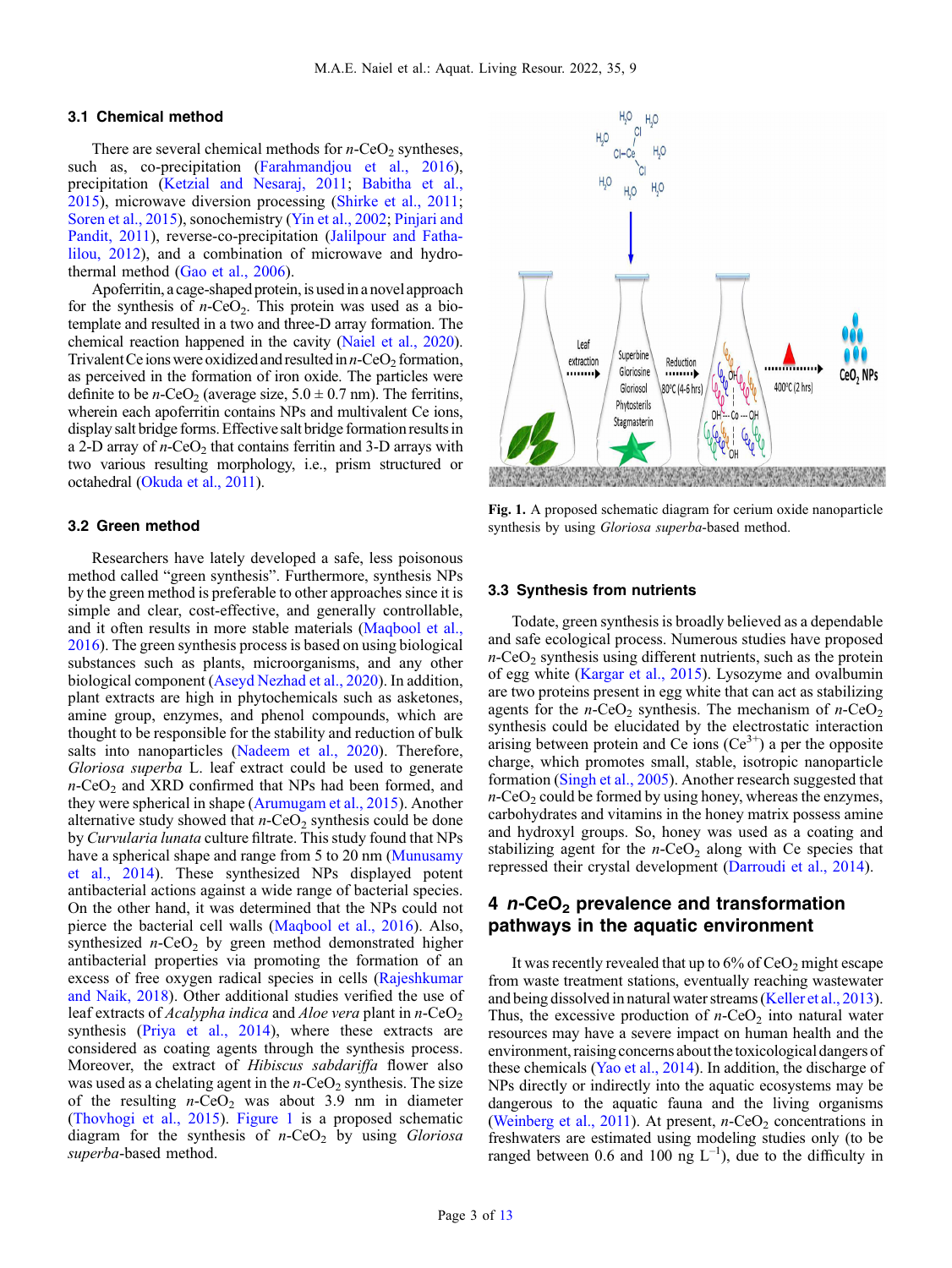measuring the concentrations of  $n$ -CeO<sub>2</sub> in this dissolved media. Limited studies have been revealed to model the  $n$ -CeO<sub>2</sub> concentration in aquatic environments; however, they elucidate values with the range of ng or  $\mu$ g per liter ([Gottschalk et al.,](#page-10-0) [2015](#page-10-0)). It was reported that the expected limit of  $CeO<sub>2</sub>$  in water must be less than 0.0001  $\mu$ g L<sup>-1</sup> [\(Boxall et al., 2008](#page-9-0)). Other studies showed the extensive use of  $n$ -CeO<sub>2</sub> in diesel fuel, which can reach levels of 0.02–300 ng L<sup>-1</sup>, leading to an increase in the environmental levels of  $n$ -CeO<sub>2</sub> in water [\(Johnson and Park,](#page-10-0) [2012](#page-10-0); [Sun et al., 2014](#page-12-0)). This directed to change in the estimation of probable effect concentrations which become 1  $\mu$ g L<sup>-1</sup> in surface waters. However, the projected environmental levels are somewhat small and under the pg  $L^{-1}$  in marine water [\(Giese](#page-10-0) [et al., 2018\)](#page-10-0).

Several articles have reported that once released in the water, the chemical and physical properties of  $n$ -CeO<sub>2</sub>, such as the dissolution and aggregation tendency, would be greatly modified [\(Quik et al., 2010](#page-11-0); [Auffan et al., 2014](#page-9-0); [Booth et al.,](#page-9-0) [2015](#page-9-0); [Tella et al., 2015\)](#page-12-0). These modifications are likely to alter the NPs distribution in diverse locations and change the bioavailability results and increase the toxic probabilities in the aquatic ecosystems ([Garaud et al., 2016](#page-10-0)). Several investigations cleared that the  $n$ -CeO<sub>2</sub> coating influences the higher stability in water, which leads to additional modulation of the biological activities to exposed organisms. For instance, citrate-coated  $n$ -CeO<sub>2</sub> presented dissimilar stabilization of the exposure systems in freshwater in comparison to non-coated  $n$ -CeO<sub>2</sub> [\(Tella et al., 2015\)](#page-12-0).

In the same context, recent ecological studies have proven that  $n$ -CeO<sub>2</sub> undergoes partial dissolution under specific conditions (temperature, pH and dissolved oxygen) [\(Grulke](#page-10-0) [et al., 2014\)](#page-10-0). It was found that the release of Ce was three times greater for the large NPs than for small NPs under unstable levels of pH [\(Dahle et al., 2015](#page-9-0)). Thus, [Plakhova et al. \(2016\)](#page-11-0) proposed that the pH-dependence of Ce anti- and pro-oxidant activity is connected to the dissolution of  $n$ -CeO<sub>2</sub> in aqueous environments. While, under unsuitable environmental conditions, the  $n$ -CeO<sub>2</sub> at low levels could be highly toxic to aquatic creatures.

## 5 The toxicological aspects of  $n$ -CeO<sub>2</sub>

The ability of  $n$ -CeO<sub>2</sub> to form aggregates ([Ramirez et al.,](#page-11-0) [2019](#page-11-0)) allows these particles to settle in the aquatic environment ([Quik et al., 2014](#page-11-0)). Under high polluted environment, the increment of accumulation of  $n$ -CeO<sub>2</sub> within fish tissues depends on the low water solubility and sedimentation properties ([Cross et al., 2019\)](#page-9-0). The main uptake method of  $n$ -CeO<sub>2</sub> into living organisms is through ingestion ([Cross et al.,](#page-9-0) [2019](#page-9-0)). However,  $n$ -CeO<sub>2</sub> may enter into the body cavity through the gills or skin through direct contact with the water as incase of zebrafish as contrasting to many dissolved compounds [\(Hwang and Chou, 2013](#page-10-0)). The summary of toxicological aspects of  $n$ -CeO<sub>2</sub> in several aquatic organisms is presented in [Table 1](#page-4-0).

The biodegradation of  $n$ -CeO<sub>2</sub> and its toxicological effects in the aquatic ecosystem depends on physicochemical features of these NPs (shape, surface chemistry, size, molecular weight, etc.) and water chemical properties (ionic strength, pH, colloids and the content of natural organic matter (NOM))

([Zhang et al., 2018\)](#page-12-0). In natural waters, the composition and concentration of NOM vary considerably and change the NPs behavior ([Wang et al., 2011](#page-12-0)). There were two types of acids (fulvic and humic acids) existing in NOM structure. These acids could make  $n$ -CeO<sub>2</sub> more stable in algae growth media and natural waters, either by steric or electrostatic repulsion [\(Quik et al., 2010](#page-11-0)). Moreover, the adsorption capacity  $n$ -CeO<sub>2</sub> is significantly affected by water pH, consequently influencing the size of  $n$ -CeO<sub>2</sub> aggregation ([Keller et al., 2010](#page-10-0)). Besides,  $n$ -CeO<sub>2</sub> tend to agglomerate under ecotoxicological conditions in freshwater which may influence the toxicity and bioavailability properties ([Rodea-Palomares et al., 2010](#page-11-0); [Röhder et al., 2014\)](#page-11-0).

Also,  $n$ -CeO<sub>2</sub> might suffer various alteration processes in aquatic environments, such as dissolution, sedimentation, and homo-aggregation ([Quik, 2013](#page-11-0)). Collaboration with other compounds already present or contaminates in the water (hetero aggregation) can direct the aggregation process or help in stabilization of NPs dispersed ([Khan et al., 2019](#page-10-0)). In addition, the behavior of absorption or aggregation process can have a substantial on the toxicological NPs effects ([Dahle](#page-9-0) [et al., 2015\)](#page-9-0). Furthermore, [Quik et al. \(2012\)](#page-11-0) stated that the foremost deletion mechanisms of  $n$ -CeO<sub>2</sub> behavior in different water aqueous was hetero-aggregation.

The aforementioned pathways described the toxicological impact of  $n$ -CeO<sub>2</sub> on the aquatic environment and organisms. Furthermore, the dangers of  $n$ -CeO<sub>2</sub> in certain aquatic organisms is discussed in further depth below.

### 5.1 Finfish species

The toxicological effects of  $n$ -CeO<sub>2</sub> were investigated in a wide variety of finfish species. For instance, [Gaiser et al.](#page-10-0) [\(2009\)](#page-10-0) and [Gaiser et al. \(2012\)](#page-10-0) detected that sensitivity pattern was highest at cerium oxide nano forms  $(n$ -CeO<sub>2</sub>) compared with micro forms in common carp, Cyprinus carpio. At the same context, Arnold et al.  $(2013)$  stated that  $CeO<sub>2</sub>$  showed more toxic effects at NPs form in compared with equimolar bulk form in zebrafish (Danio rerio). The toxicological effects of  $CeO<sub>2</sub>$  depended on the NPs particle size, element type, exposure time, fish species and age and NPs concentration. Conversely, [Hoecke et al. \(2009\)](#page-10-0) reported that acute exposure of D. rerio embryos to  $n$ -CeO<sub>2</sub> for 24 h to a concentration of 5000 mg  $L^{-1}$  (14, 20, and 29 nm CeO<sub>2</sub> particles) showed no toxic effects. While, [Krysanov and Demidova \(2012\)](#page-10-0) investigated that low concentrations of pure  $n$ -CeO<sub>2</sub> and pure doxorubicin showed no significant effects on the development of zebrafish embryos. However, the treatment of zebrafish eggs with a mixture of nanoparticles and doxorubicin led to a significant increase in the incidence of embryo malformations. Thus, the probable toxicity mechanisms may be due to the synergistic toxicological effects of both  $n$ -CeO<sub>2</sub> and doxorubicin.

The cytotoxic influences of  $CeO<sub>2</sub>$  depends on the pH value of the cell components, where it helps to internalize the high level of particles [\(Augustine et al., 2020;](#page-9-0) [Abdel-Latif et al.,](#page-8-0)  $2021b$  $2021b$ ). Hence, *n*-CeO<sub>2</sub> could exhibit a strong difference in cytotoxicity depending on the exposed cell type and its ability to absorb these NPs inside cell to induce its biological activity. Furthermore, fish may exhibit different physiological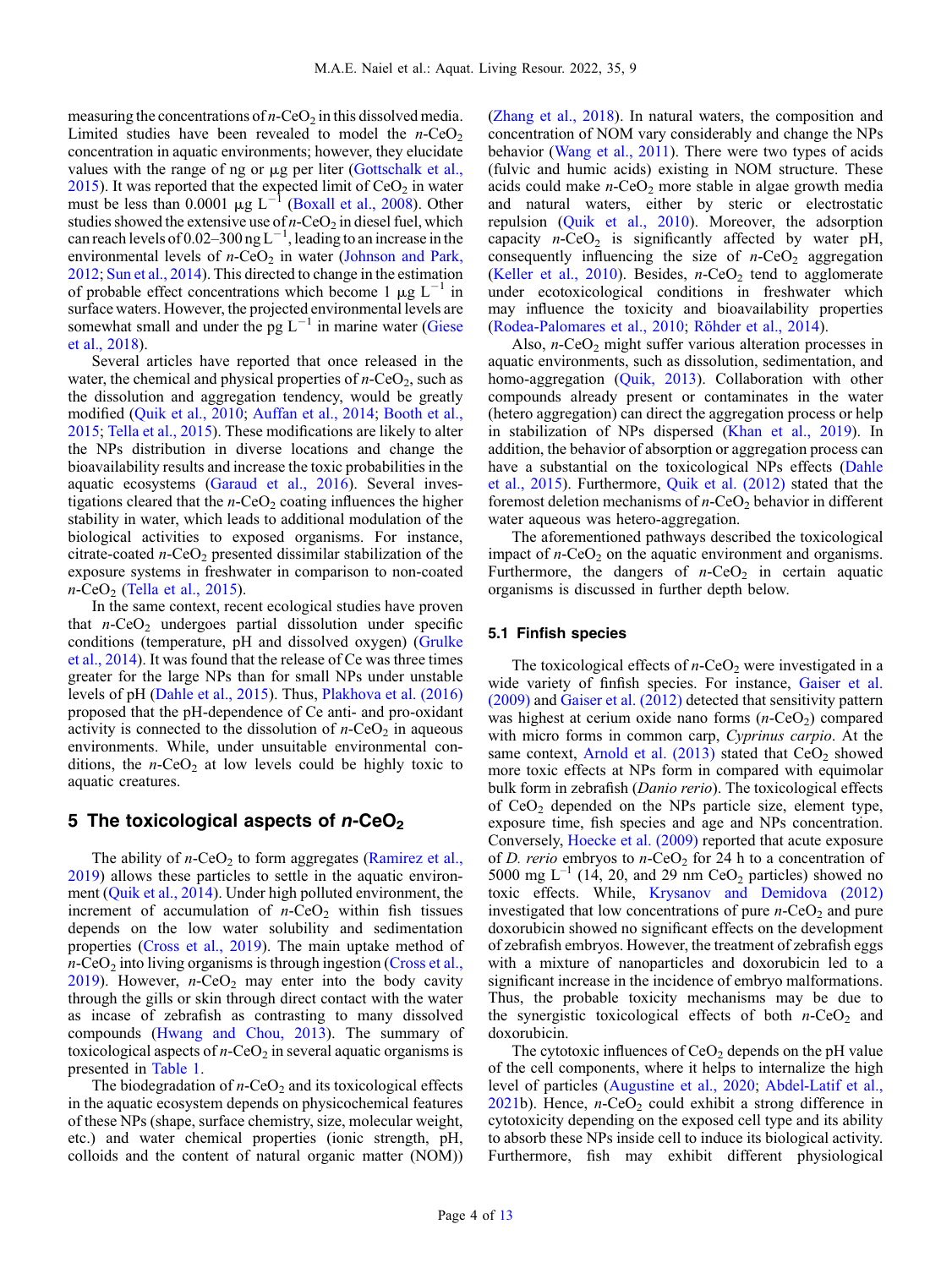<span id="page-4-0"></span>

|                        |                                  | Table 1. Summary of the toxicological studies of $n$ -CeO <sub>2</sub> in several aquatic species                            |                                                                   |                                                       |                                   |                                                                                                                                    |                                              |
|------------------------|----------------------------------|------------------------------------------------------------------------------------------------------------------------------|-------------------------------------------------------------------|-------------------------------------------------------|-----------------------------------|------------------------------------------------------------------------------------------------------------------------------------|----------------------------------------------|
| Aquatic species        |                                  | Particle size (nm) Concentration and exposure method Exposure<br>Characters of $n$ -CeO <sub>2</sub> and exposure conditions |                                                                   | Target tissue                                         | Uptake                            | Toxicological effects                                                                                                              | References                                   |
| 1. Finfish             |                                  |                                                                                                                              |                                                                   |                                                       |                                   | Plasma cortisol and glucose levels                                                                                                 |                                              |
| C.commersonii          | 227                              | $1.0 \text{ mg/L}$                                                                                                           | 25 h                                                              | Heart Gills                                           | Gills                             | ↑ MDA levels.Did not altered                                                                                                       | Rundle et al. (2016)                         |
| C. auratus             | 20 to 40                         | $160$ up to 320 mg/L                                                                                                         | N/A                                                               | Brain, gills, and                                     | Gills                             | IAChE, SOD and Na+/K<br>RBCs counts.                                                                                               | Jun et al. (2013)                            |
|                        |                                  |                                                                                                                              |                                                                   | liver                                                 |                                   | +-ATPase activites. J CAT level.                                                                                                   |                                              |
| O. mykiss              | < 25                             | $10 \mu g/L$                                                                                                                 | 96 h                                                              | Gills, liver                                          | Gills                             | $\uparrow$ nCeO <sub>2</sub> accumulation $\uparrow$<br>mortality rate                                                             | Correia et al. (2019)                        |
|                        | $<\!50$                          | $0.1, 0.01,$ and $0.001 \mu g$ ]                                                                                             | 28d                                                               | Gills, brain, liver,<br>eyes                          | $\mathop{\rm NA}\nolimits$        | activity in livers $\downarrow$ AChE in fish<br>eyes Induced Histopathological<br>↑ GST activity in gills ↑ CAT                    | Bour et al. (2015)                           |
| D. rerio               | $10.2 + 0.78$                    | 500 and 5000 µg/L                                                                                                            | 21d                                                               | brain, gut, blood<br>Gill, liver, skin,<br>and kidney | liver                             | alteration in gills and liver<br>$\uparrow$ n-CeO <sub>2</sub> accumulation                                                        | Felix et al. (2013)                          |
| embryos<br>D. rerio    | $10.2 + 0.78$                    | 500 and 5000 µg/L                                                                                                            | 7d                                                                | brain, gills, skin<br>and liver                       | Liver                             | (2015) [accumulation in brain, gills and Jernec et al. (2015)<br>skin                                                              |                                              |
|                        | $53.3 + 3.12$                    | 7.5 x $10^{-7}$ mg                                                                                                           | 96 h                                                              | $\mathbb{N}\mathbb{A}$                                | N/A                               | ↓ gross developmental                                                                                                              | Jemec et al. $(2012)$                        |
|                        | $<25 \text{ nm}$                 | L<br>B<br>$0.001, 0.01, 0.1,$ and 1 m                                                                                        | 96 h                                                              | $\stackrel{\blacktriangle}{\geq}$                     | $\sum_{i=1}^{n}$                  | <b>LEmbryo malformations</b>                                                                                                       | Khan et al. (2018)                           |
|                        | $10 - 30$                        | 20, 50, and 100 mg/L                                                                                                         | $5$ dpf                                                           | Digestive system                                      | $\mathop{\rm N}\nolimits$         | 15-HT level                                                                                                                        | Özel et al. (2013)                           |
|                        | $10 - 15$                        | 1, 10, 50 and 100 mg/L                                                                                                       | 4 dpf                                                             | N/A                                                   | N/A                               | U larvae growth                                                                                                                    | Felix et al. (2013)                          |
| 2. Crustacea           |                                  |                                                                                                                              |                                                                   |                                                       |                                   |                                                                                                                                    |                                              |
| D. magna<br>neonates   | 6.5                              | $0.011 - 0.015$ mg/ml                                                                                                        | $48~h$                                                            | N/A                                                   | $N\!A$                            | $LC50 = 0.012$ mg/mL                                                                                                               | Gaiser et al. (2012)                         |
| D. similis D.<br>pulex | $3\pm1$                          | 1, 10 and 100 mg/L                                                                                                           | $48~\mathrm{h}$                                                   | $\mathbf{N}\mathbf{A}$                                | $\mathbf{N}\mathbf{A}$            | sensitive $\downarrow$ Swimming velocities<br>to 30% and 40% at 1 mg/L in<br>D. similis 350 times more<br>D. pulex and D. similis  | Jemec et al. (2012)                          |
| D. magna<br>neonates   | < 25                             | $0-10$ $\mu$ g/ml                                                                                                            | 96 h                                                              | $\mathbb{N}\mathbb{A}$                                | $\sum_{i=1}^{n}$                  | ↓ tissue accumuation No<br>significant mortalities                                                                                 | Auffan et al. (2013)                         |
|                        | $<25$                            | $\&$ 10 mg/L<br>0 to 10 mg/L 0, 0.1, 1, 3                                                                                    | 96 h 21 d                                                         | $\mathop{\rm N}\nolimits$                             | $\stackrel{\blacktriangle}{\geq}$ | 3<br>(after 7 d) 30% mortality at<br>100% mortality at 10 mg/L<br>mg/L (over 21 d)                                                 |                                              |
| 3. Bivalves            | $15 - 30$<br>$24 \pm 3$          | 1 mg/l to 10 mg/L<br>$1, 5, 10 \mu g/mL$                                                                                     | 24, 48, 72, and 96 h soft tissues<br>from 30 min to 4 h Hemocytes |                                                       | $\sum_{i=1}^{n}$                  | $\downarrow$ Total extracellular oxyradical<br>Pseudo feces faccumulation (62 µg/g)<br>mitochondrial damage,<br>production Induced | García et al. (2011)<br>Lee et al. (2009)    |
| Z.                     | $67\pm8\times8\pm31$             | 1, 2, or 3 mg/L                                                                                                              | 35 days                                                           | Soft tissues                                          |                                   | Pseudo feces Not affect Ce accumulation in<br>cardiolipin oxidation                                                                | Auguste et al. (2019)                        |
| galloprovincialis      | $26 \pm 16.9 \pm 4$<br>$20 - 25$ | 1, 10 and 50 mg/L<br>$100 \mu g/L$                                                                                           | from 30 min to 4 h Hemocytes<br>96 h                              |                                                       | blood<br>$b$ lood                 | Negative impacts on hemocytes<br>mussel tissue ↑ Clearance rate                                                                    | Montes et al. (2012)<br>Sendra et al. (2018) |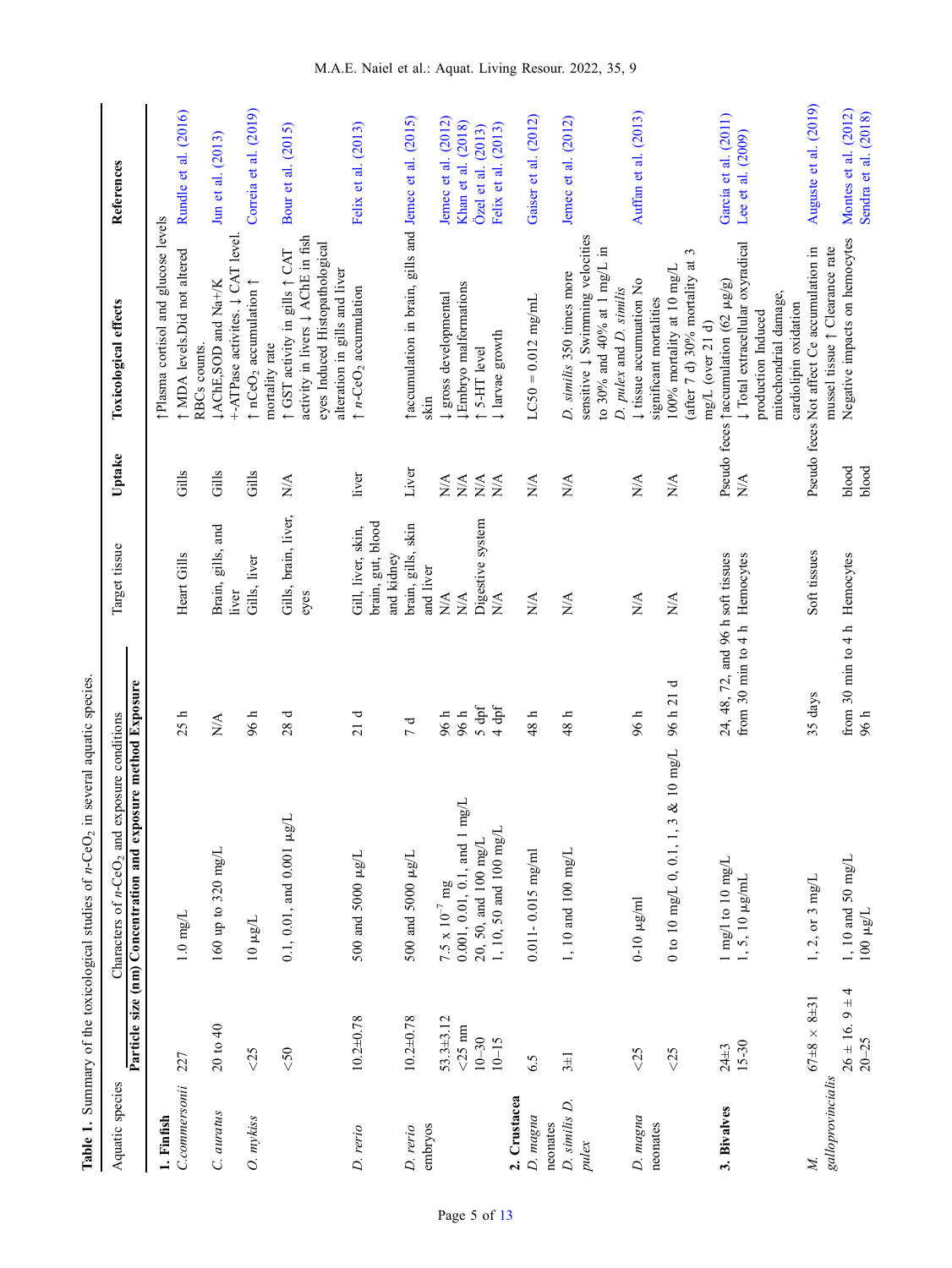| q       |
|---------|
| ŗ       |
| I       |
|         |
|         |
|         |
|         |
|         |
|         |
|         |
|         |
|         |
| ٠       |
| l.<br>4 |

| Aquatic species       |           | Particle size (nm) Concentration and exposure method Exposure<br>Characters of $n$ -CeO <sub>2</sub> and exposure conditions |        | Target tissue                       | Uptake             | References<br><b>Toxicological effects</b>                                                                                                                                                 |
|-----------------------|-----------|------------------------------------------------------------------------------------------------------------------------------|--------|-------------------------------------|--------------------|--------------------------------------------------------------------------------------------------------------------------------------------------------------------------------------------|
|                       |           |                                                                                                                              |        | gland Hemocytes<br>Gills, digestive |                    | LYZ activity $\uparrow$ CAT in gills and<br>↑ ROS production and serum<br>digesive gland $\downarrow$ lysosomal<br>lipofuscin accumulation 1<br>digestive gland ↑ GST in<br>Embryotoxicity |
| $D$ .polymorpha $3-4$ |           | mg/L<br>$(Cirtate-coated n-CeO2)1$                                                                                           | 21d    | Digestive<br>gland                  | Digestive<br>gland | $\uparrow$ Removal of <i>n</i> -CeO <sub>2</sub> from the Garaud et al.<br>(2016)<br>water $\downarrow$ Bioaccumulation in<br>mussels                                                      |
| $C$ . fluminea        | $20 - 25$ | 10 and 100 $\mu$ g/L                                                                                                         | 6 days | Digestive<br>gland                  | Digestive<br>gland | DNA damage $\uparrow$ T-AOC, CAT, Kochlé-Divo et al.<br>GST, caspase-3 No differences (2018)<br>in Ce bioaccumulation                                                                      |
|                       |           |                                                                                                                              |        |                                     |                    | Abbreviations: T-AOC: Total antioxidant capacity, CAT: Catalase, GST: Glutathione-S-transferase, LYZ: Lysozyme, ROS: Reactive oxygen species, AChE: Acetyl choline esterase, SOD:          |

responses to the harmful effects of  $n$ -CeO<sub>2</sub>. In addition, the various physiological responses to nano cerium were discovered to be associated with fish species, fish age, water  $pH$ , and exposure rate and dosage. In the same issue,  $\ddot{O}$ zel et al. [\(2013\)](#page-11-0) investigated that exposure zebrafish embryos more than three days to n-CeO<sub>2</sub> (20 and 50 ppm) increases the intestinal 5-HT quantity in live embryos. These results propose that the particles of  $n$ -CeO<sub>2</sub> can concentrate 5-HT at the accumulation site of nanoparticle and deplete it from the tissues. Besides, [Jun et al. \(2013\)](#page-10-0) investigated that contaminated Carassius *auratus* rearing water with  $n$ -CeO<sub>2</sub> remarkably inhibited brainacetylcholinesterase (AChE) and liver SOD and CAT biomarker activities at high levels ( $\geq$ 160 mg L<sup>-1</sup>). Additionally, [Rundle et al. \(2016\)](#page-12-0) demonstrated that acute

exposure to  $n$ -CeO<sub>2</sub> increased plasma cortisol levels though there was no indication of osmoregulatory stress signs in Catostomus commersonii. Also, [Felix et al. \(2013\)](#page-9-0) found that contaminated zebrafish environment with  $\geq 800$  mg L<sup>-1</sup> CeO<sub>2</sub> under low pH values inhibited embryo hatching process. On another study, [Jemec et al. \(2015\)](#page-10-0) investigated no toxic effects of n-CeO<sub>2</sub> up to 100 mg  $L^{-1}$  on the early stages of zebrafish.

However, long-term exposure of target tissue to  $n$ -CeO<sub>2</sub> may cause a variety of toxicological effects in these organs. For example, Rosenkranz et al.  $(2012)$  demonstrated that n-CeO<sub>2</sub> induced cytotoxic effects on rainbow trout gonadal cell lines (RTG2 cell lines). Also, [Gaiser et al. \(2009\)](#page-10-0) investigated that  $n$ -CeO<sub>2</sub> induced hepatotoxic effects on early stages of trout fish. While, [Gagnon et al. \(2018\)](#page-10-0) represented that contaminated surface water with  $n$ -CeO<sub>2</sub> showed immunotoxicity signs and accumulation in high levels at rainbow trout gills. Moreover, [Correia et al. \(2019\)](#page-9-0) investigated that exposed rainbow trout to the highest levels of *n*-CeO<sub>2</sub>(0.1  $\mu$ g L<sup>-1</sup>) for 28 days significantly increase the liver CAT activity as well as caused marked histopathological alters in the hepatocytes cells (e.g. pyknotic nucleus, hepatocyte vacuolization, hyperemia and enlargement of sinusoids) and gills (e.g. hyperplasia epithelial, intercellular edema, lifting, aneurysms, secondary lamella fusion and lamellar hypertrophy). In vitro investigations indicate that the capability of  $n$ -CeO<sub>2</sub> to promote ROS production was implicated in the cytotoxicity mechanisms.

## 5.2 In bivalve mollusks

Many bivalve species serve significant roles in aquatic and marine ecosystems by purifying water and providing habitat and food for a wide range of ocean creatures ([Abdel-Latif](#page-8-0) [et al., 2020\)](#page-8-0). As suspension-feeders, bivalve mollusks have greatly grown processes for cellular internalization of NPs (endo- and phagocytosis), integral to key physiological functions such as non-specific immunity and intra-cellular digestion [\(Canesi et al., 2012\)](#page-9-0). Several kinds of bivalve mollusks are abundant in marine and freshwater ecosystems, where they are commonly used in biomonitoring of ecosystem perturbations.

Several studies evaluated the toxicological effects of  $n$ -CeO<sub>2</sub> in a wide range of bivalve mollusks. [Bustamante and](#page-9-0) [Miramand \(2005\)](#page-9-0) informed that the digestive glands of the scallop, *Chlamys varia*, could accumulate up to 3.17  $\mu$ g g<sup>-1</sup> from 10.85  $\mu$ g g<sup>-1</sup> CeO<sub>2</sub> contaminated sites in the Bay of Biscay. Also, [Montes et al. \(2012\)](#page-11-0) illustrated that the blue mussel, Mytilus galloprovincialis can accumulate Ce in its

Superoxide dismutase, RBCs: Red blood cells, MDA: Malondialdehyde, Ce: cerium.

Superoxide dismutase, RBCs: Red blood cells, MDA: Malondialdehyde, Ce: cerium.

 $\uparrow$  = means increase and  $\downarrow$  = means decrease while N/A = means not indicated in the current investigation.  $\uparrow$  = means increase and  $\downarrow$  = means decrease while N/A = means not indicated in the current investigation.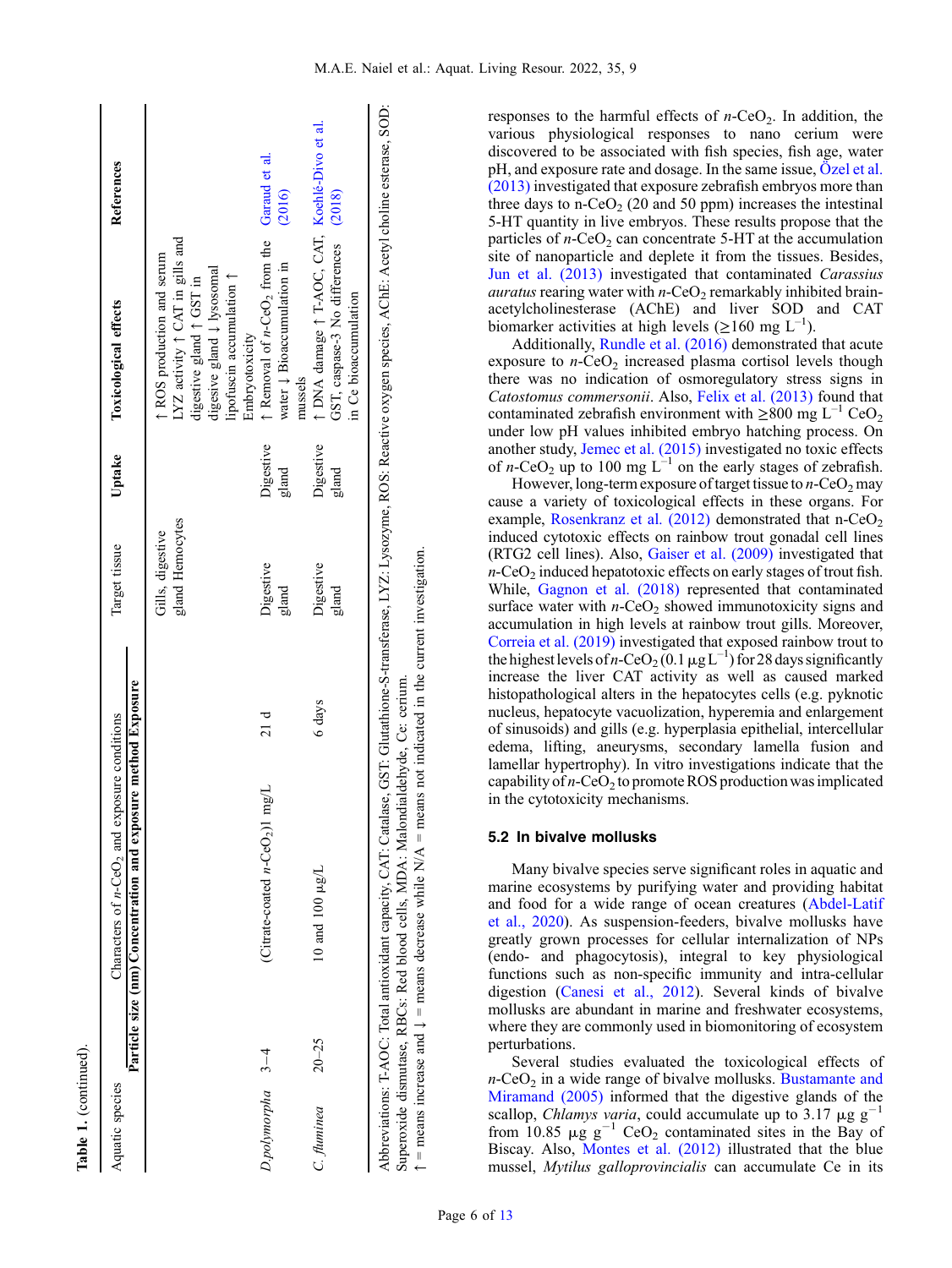tissues was very low  $(1-3\%)$  which indicated by their mass balance and approximately all the introduced  $n$ -CeO<sub>2</sub> were down in the pseudo-feces. In a similar way, it was demonstrated that the directly fed M. galloprovincialis with  $n$ -CeO<sub>2</sub> contaminated phytoplankton revealed that almost 99% of the  $CeO<sub>2</sub>$  levels was uptaken and expelled in pseudo-feces [\(Sendra et al., 2019\)](#page-12-0). The highest accumulation of  $CeO<sub>2</sub>$  levels declined the lysosomal membrane stability and increased the production of total extracellular oxyradical [\(Ciacci et al., 2012\)](#page-9-0). [Sendra et al. \(2018\)](#page-12-0) found that the differences in zeta potential, biocorona formation, and shape of NPs appeared to be responsible for a diverse effect on M. galloprovincialis hemocytes. The physico-chemical properties of NPs, such as spherical shape and the negative charge of  $n$ -CeO<sub>2</sub>, induced ROS and phagocytosis reactivity and reduced biomarker indicating stress.

Exposed the freshwater bivalve, Corbicula fluminea, to high  $n$ -CeO<sub>2</sub> concentrations (100 µg L<sup>-1</sup>) for six days significantly enhanced glutathione-S-transferase (GST), caspase-3, lactate dehydrogenase (LDH), total antioxidant capacity (T-AOC) and CAT activities ([Koehlé-Divo et al.,](#page-10-0) [2018](#page-10-0)). Moreover, DNA degradation in other aquatic organisms such as Chironomus riparius and Daphnia magna was induced by *n*-CeO<sub>2</sub> toxicity at a concentration of 1 mg  $L^{-1}$  for 24 h exposure [\(Lee et al., 2009\)](#page-10-0). Besides, [Garaud et al. \(2015\)](#page-10-0) demonstrated that the sublethal  $n$ -CeO<sub>2</sub> exposure suppressed CAT activity, lipoperoxidation in the digestive glands of the bivalve mussel, D. polymorpha. The toxicological effects and accumulation level of  $n$ -CeO<sub>2</sub> depends on its concentration and exposure period ([Rosenkranz et al., 2012](#page-12-0)). At the same trend, [Garaud et al. \(2016\)](#page-10-0) revealed that bioaccumulation of citratecoated  $n$ -CeO<sub>2</sub> in the *D. polymorpha* mussels was three times more than bare  $n$ -CeO<sub>2</sub>, perhaps because of the long-time of exposure (three weeks) or the  $n$ -CeO<sub>2</sub> form.

#### 5.3 Planktonic and other aquatic species

The toxicity of  $n$ -CeO<sub>2</sub> to planktonic and algae species is induced by adsorption to cell surfaces and disruption of membrane transport ([Heinrichs et al., 2020](#page-10-0)). Whereas, the higher organisms can directly ingest  $n$ -CeO<sub>2</sub> ([Sterner 2009](#page-12-0)), and within the food web, both aquatic and terrestrial organisms can accumulate nanoparticles [\(Lasley-Rasher et al., 2016](#page-10-0)). It is remarkable that the exposed plankton especially zooplankton to toxins and environmental contaminants often induced unfavorable behavioral responses, then it will affect negatively on the organisms consuming them ([Michalec et al., 2013a](#page-11-0)). Furthermore, responses may depend on dosage and time of exposure [\(Michalec et al., 2013b](#page-11-0)).

Several investigations have been designed to examine the toxicological effects of  $n$ -CeO<sub>2</sub> on aquatic planktons and other organisms. [Lee et al. \(2009\)](#page-10-0) described a genotoxic adverse impact of  $n$ -CeO<sub>2</sub> with elevated DNA strand breaks in Daphnia magna at a level of 1 mg  $L^{-1}$ . Besides, [García et al.](#page-10-0)  $(2011)$  illustrated that the LC50 was 0.012 mg ml<sup>-1</sup>. In contrast, [Hoecke et al. \(2009\)](#page-10-0) indicated that no acute toxicity signs was observed in D. magna and Thamnocephalus platyurus exposed to a high level of *n*-CeO<sub>2</sub> (5 mg  $L^{-1}$ ) for 24 hr. Otherwise, the chronic exposure of D. magna to 10-100 mg  $L^{-1}$  n-CeO<sub>2</sub> for 21 days resulted in significant adverse effects on their reproduction process.

The acute and chronic toxicity of n-CeO<sub>2</sub> (up to  $1000 \text{ mg L}^{-1}$ ) on growth and reproduction capability of Ceriodaphnia dubia, D. magna, and Pseudokirchneriella subcapitata significantly influenced by EC50 values (11.9 and  $25.\overline{3}$  mg  $L^{-1}$ ) with or without humic acids addition [\(Manier et al., 2011\)](#page-10-0). Also, [Artells](#page-8-0) [et al. \(2013\)](#page-8-0) found that the acute toxicity impacts of  $n$ -CeO<sub>2</sub> on the capability of swimming of D. similis is 350 times extra than D. pulex, under EC50 of 0.26 mg  $L^{-1}$  and 91.79 mg  $L^{-1}$ , respectively for 48 h. In addition, it was found that ingestion of contaminated algae through the food chain was the main pathway  $n$ -CeO<sub>2</sub> uptake by *D. pulex* ([Auffan et al., 2013](#page-8-0)). Moreover, the toxicity effects may be depends on the  $n$ -CeO<sub>2</sub> form in the environment. Tella et al.  $(2015)$  investigated that bare and citrate-coated  $n$ -CeO<sub>2</sub> showed various colloidal and chemical behaviors in the aquatic ecosystem. The coated  $n$ -CeO<sub>2</sub> dissolved in water faster than any other forms because of surface complex formation with citrate that led to the freeing of Ce that dissolved into the column of water. Also, the  $n$ -CeO<sub>2</sub> absorption by planktonic filter feeders (Eudiaptomus vulgaris) and benthic grazers (Planorbarius corneus) is affected by its forms, exposure duration, level, and aggregate concentration in aqueous sediment. For instance, the sediment-dwelling amphipod, Corophium volutator develop in marine sediments contaminated with  $12.5 \text{ mg L}^{-1}$  n-CeO<sub>2</sub> showed a remarkable elevation in oxidative damage (increases in superoxide dismutase (SOD) activity, lipid peroxidation and single-strand DNA breaks) in comparison to those matured in sediments without NPs and those holding huge-sized  $CeO<sub>2</sub>$  particles despite of there was no influence on survival rate ([Dogra et al., 2016](#page-9-0)).

The experimental induction of sub-lethal reproductive toxicosis of  $n$ -CeO<sub>2</sub> was studied in daphnids [\(Manier et al.,](#page-10-0) [2011\)](#page-10-0) and nematodes [\(Roh et al., 2010](#page-11-0)). Also, the malformations and inhibition of growth was notedin fishintoxicated with 10 mg  $L^{-1}$  n-CeO<sub>2</sub> [\(Jemec et al., 2012](#page-10-0)), while genotoxicity was noted in chironomids and daphnids ([Lee et al., 2009\)](#page-10-0) and amphibian species ([Bour et al., 2015\)](#page-9-0). Additionally, many researchers investigate the behavior of  $n$ -CeO<sub>2</sub> in various aquatic ecosystem; they reported that NPs can quickly aggregate and settle [\(Keller](#page-10-0) [et al., 2010](#page-10-0); [Quik et al., 2010\)](#page-11-0), and end in the sediment/water interface or at the sediment.

In another toxicity study on the unicellular green alga, Pseudokirchneriella subcapitata, it was found that the acute exposure to *n*-CeO<sub>2</sub> for 24 h to a concentration of 5000 mg  $L^{-1}$ (14, 20, and 29 nm  $CeO<sub>2</sub>$  particles), showed 12, 10 and 7% mortality rate, respectively ([Hoecke et al., 2009\)](#page-10-0). Besides, [Rogers et al. \(2010\)](#page-11-0) fixed a 50% effect concentration (EC50) for preventing the growth of 10.3 mg  $L^{-1}$  for *P. subcapitata*, while [Van Hoecke et al. \(2011\)](#page-12-0) established an EC10 of 2.6– 5.4 mg  $L^{-1}$  and [Rodea-Palomares et al. \(2010\)](#page-11-0) an EC50 of 2.4– 29.6 mg  $L^{-1}$  for the same species. *n*-CeO<sub>2</sub> were internalized as intracellular vesicles within C. reinhardtii, but there is no remarkable impact on the growth of algal within any intense exposure [\(Taylor et al., 2016](#page-12-0)).

Moreover, [Zhang et al. \(2011\)](#page-12-0) clarified that the environmental relevant exposure concentrations (approximately 140– 14000 ng  $L^{-1}$ ) remarkably reduced the mean life span of could and nematodes prompt the collection of ROS and oxidative damage in Caenorhabditis elegans. NPs were observed to accumulate and gather in the sediment. Thus, [Bour et al. \(2016\)](#page-9-0) investigated suppressed with bacterial communities in the third week of NPs  $(1 \text{ mg } L^{-1})$  pollution. The interaction between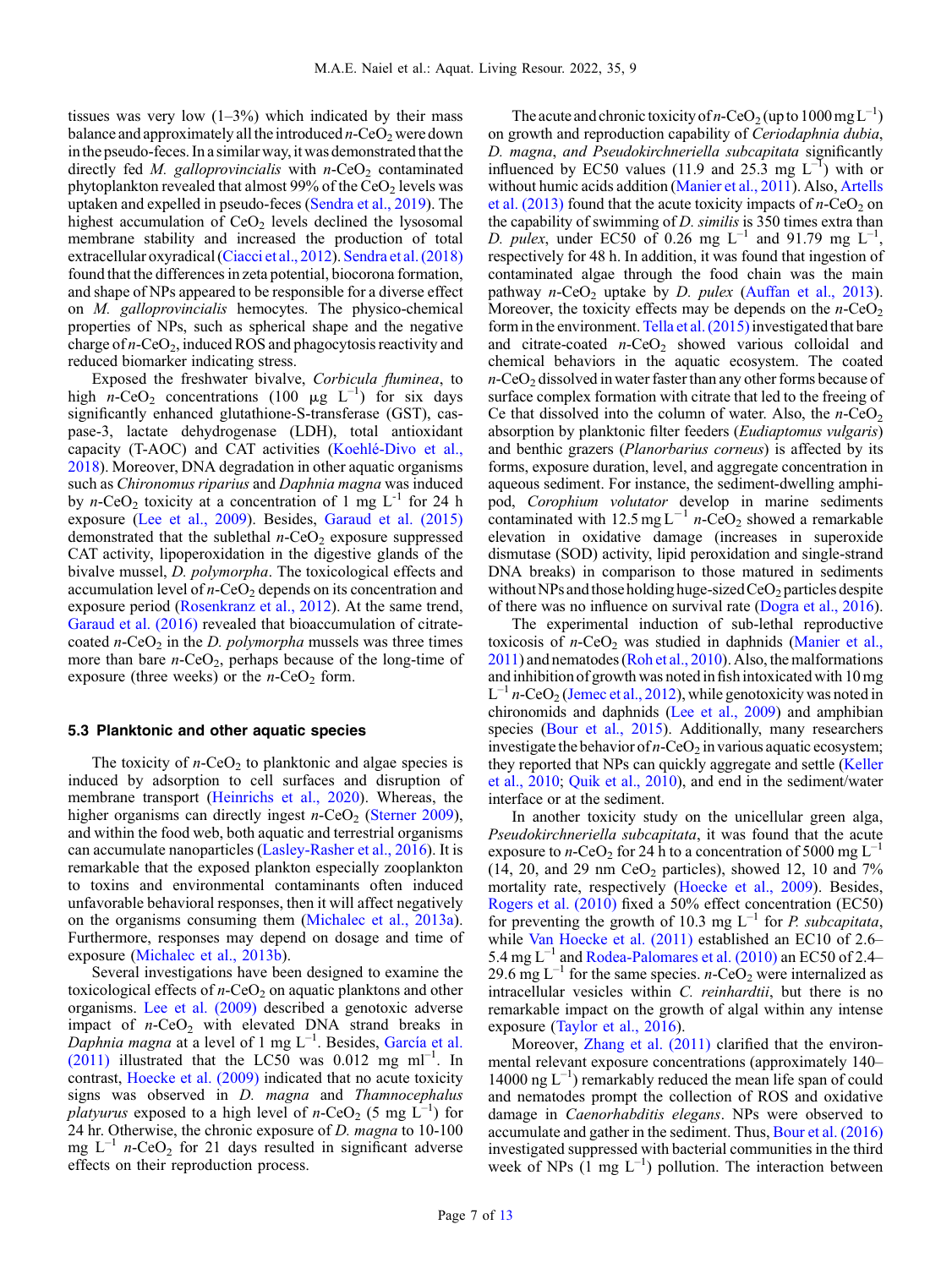microorganism and  $n$ -CeO<sub>2</sub>, or NPs concentration, dissolution and the structural complexity of the biological environment could be indirectly responsible for the toxicity observed on Pleurodeles [\(Bour et al., 2016\)](#page-9-0). Furthermore, LC50 values of  $n$ -CeO<sub>2</sub> exhibited a negative relationship to the ratio of surface-to-volume toward 14 ciliated protist species, indicated that  $n$ -CeO<sub>2</sub> surface adsorption could participate in the reported toxicity. The possible  $n$ -CeO<sub>2</sub> toxicity mechanisms toward ciliated protists include induction of DNA damage, cellular necrosis, and oxidative injury because of size and surface chemistry of NPs and heavy metals leaching from the colloidal form ([Zhao et al., 2012](#page-12-0)).

# 6 Expected beneficial effects of using  $n$ -CeO<sub>2</sub> in aquaculture

### 6.1 Antioxidant and therapeutic properties

Because of its numerous medicinal uses, such as antibacterial, antioxidant, and anticancer activity, drug delivery applications, anti-diabetic properties, and tissue engineering processes,  $n$ -CeO<sub>2</sub> has lately gained a lot of interest [\(Thakur et al., 2019](#page-12-0)). Many researches pointed out that  $n$ -CeO<sub>2</sub> considered as a potent scavenger for free radicals to promotes a protective cellular response ([Xia et al., 2008](#page-12-0)), as well as it could display as an effective antioxidant agent ([Korsvik et al., 2007;](#page-10-0) [Li et al., 2016](#page-10-0); [Nelson et al., 2016a](#page-11-0)). The antioxidant features of  $n$ -CeO<sub>2</sub> can protect biological tissues from oxidative stress resulted from the overproduction of ROS because of its physicochemical properties ([Karakoti et al.,](#page-10-0) [2008](#page-10-0)). Particular,  $n$ -CeO<sub>2</sub> antioxidant properties might occur from oxygen vacancies in the surface of crystal lattice due to the existence of Ce in the trivalent state, which could give reaction sites trapping ROS ([Korsvik et al., 2007;](#page-10-0) [Xue et al.,](#page-12-0) [2011](#page-12-0); [Ciofani et al., 2014](#page-9-0)).

A wide-ranging result of toxicological researches using  $n$ -CeO<sub>2</sub> proved the ROS ability of  $n$ -CeO<sub>2</sub> which acts as a regulator agent based on the intracellular pH [\(Alili et al., 2011](#page-8-0); Amin et al.,  $2011$ ). Therefore, *n*-CeO<sub>2</sub> is of a great help in the treatment of tumor and act as neuroprotective agent ([Colon et al.,](#page-9-0) [2010](#page-9-0); [Alili et al., 2011\)](#page-8-0), as well as stimulation and regulation of angiogenesis process ([Das et al., 2012](#page-9-0)), and healing of wound ([Chigurupati et al., 2013\)](#page-9-0). Moreover, due to the protective characteristic against some biological and chemical hazards,  $n$ -CeO<sub>2</sub> was studied as a scavenger for free radical and recently applied in nanomedicine to augment the generation of free radicals [\(Telek et al., 1999;](#page-12-0) [Ciofani et al., 2014\)](#page-9-0). Possibility of  $n$ -CeO<sub>2</sub> molecular mechanisms that occur in the antioxidant properties has confirmed by SOD and CAT attributed the immune regulated role of  $n$ -CeO<sub>2</sub> in the live cell ([Das et al., 2007](#page-9-0); [Korsvik et al., 2007](#page-10-0); [Pirmohamed et al., 2010](#page-11-0)). Also, the mRNA expression have investigated the ROS trapping characteristics of  $n$ -CeO<sub>2</sub> [\(Ciofani et al., 2014\)](#page-9-0). Exactly,  $n$ -CeO<sub>2</sub> are recognized to catalyzethe ROS decomposition, such as hydrogen peroxide and superoxide radicals due to their CAT-like and SOD-like upregulated activities [\(Baldim et al., 2018](#page-9-0)).

The antioxidant ability of  $n$ -CeO<sub>2</sub> allows it to act as an immune enhancer [\(Caputo et al., 2015](#page-9-0)). Specifically, the transformed and recycled ability of  $n$ -CeO<sub>2</sub> might be responsible for this biological activity. For instance,  $Ce<sup>4+</sup>$ can be reduced to  $Ce^{3+}$  at the nanoscale, to stabilize surface



**Fig. 2.** the expected beneficial applications of  $n$ -CeO<sub>2</sub>.  $n$ -CeO<sub>2</sub> can act as a pro-oxidant in acidic conditions and an antioxidant in a neutral environment. These properties make  $n$ -CeO<sub>2</sub> an ideal therapeutic that is toxic to cancer cells without damaging normal cells. In addition,  $n$ -CeO<sub>2</sub> showed antiapoptotic effects while increasing insulin secretion.

oxygen defects ([Eriksson et al., 2018](#page-9-0)). While, the reduction form of  $CeO<sub>2</sub>$  is a long half-life free radical scavenger, which protects the integrity of proteins and DNA, reduces the possible free radicals as well as reduced cell injury and catalyzes the decomposition of excessive free radicals [\(Amin](#page-8-0) [et al., 2011](#page-8-0); [Nelson et al., 2016](#page-11-0)a). Also,  $n$ -CeO<sub>2</sub> enhances natural killer cells activity immune marker expression by protecting hematopoiesis and enhancing the body immune activity. For instance, [Qin et al. \(2019\)](#page-11-0) found that the dietary inclusion of  $n$ -CeO<sub>2</sub> (0.8 mg kg<sup>-1</sup>) promoted growth in crabs (Eriocheir sinensis) and decreased the mortality rate as well as reduced ammonia nitrogen stress relief, and enhanced immunity status. Moreover, the pre-treatment with  $n$ -CeO<sub>2</sub> simulated the activities of GST, SOD, CAT, and SOD enzymes and alleviated hepatopancreatic damaged induced by the ROS reaction. The possible beneficial application of  $n$ -CeO<sub>2</sub> were summarized in Figure 2.

# 6.2 Antimicrobial properties

 $n$ -CeO<sub>2</sub> is a more efficient antibacterial agent because of its minimal cytotoxicity to normal cells and its novel antibacterial mechanism based on the reversible conversion between two valence states of Ce (III)/Ce (IV).

Also,  $n$ -CeO<sub>2</sub> showed higher toxic properties against wide range of microbial strains. For example, it was found that a decreased size ( $\langle 7 \text{ nm} \rangle$  of *n*-CeO<sub>2</sub> was adequate to induce a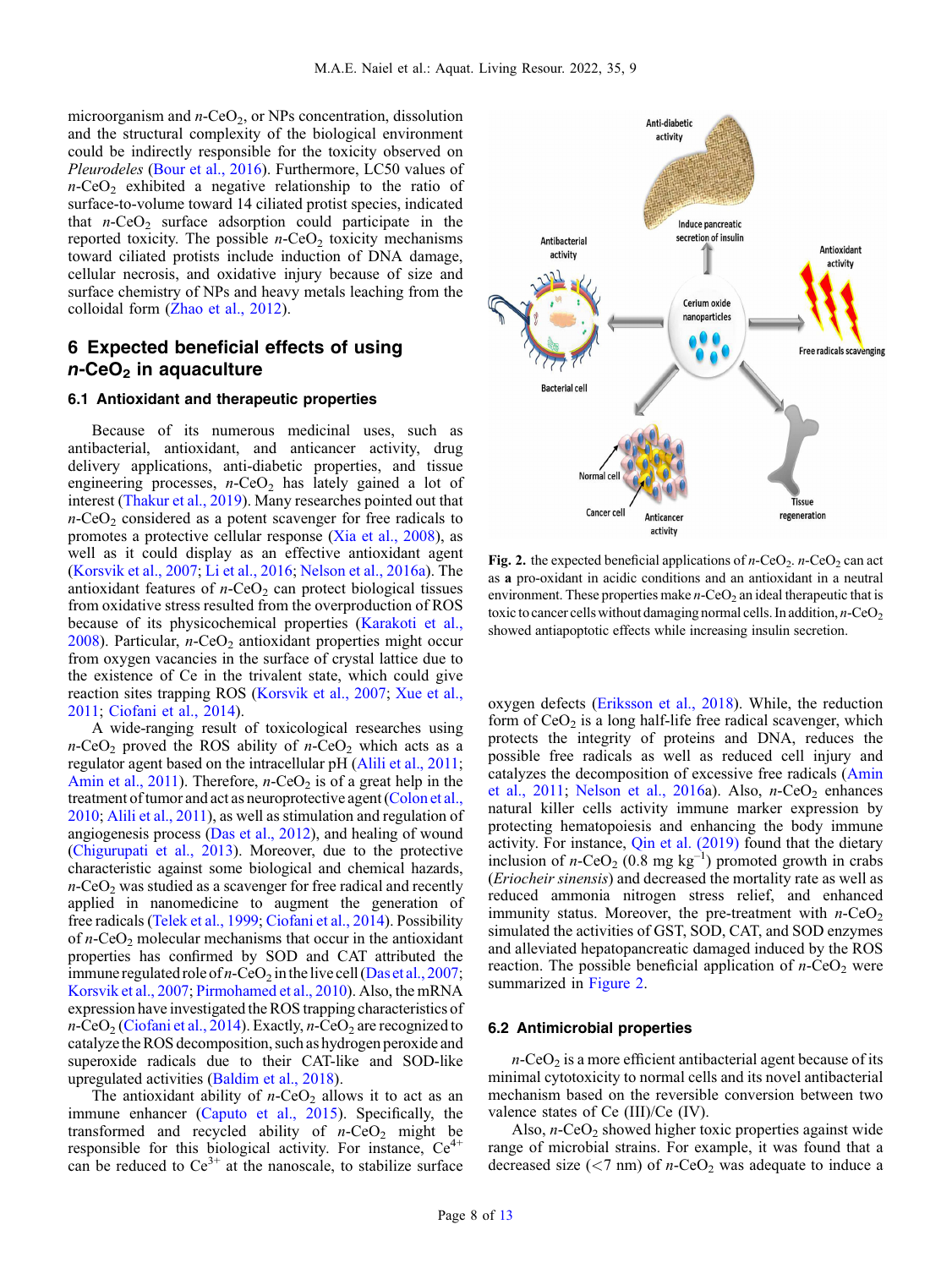<span id="page-8-0"></span>cytotoxic effect against Escherichia coli, via simple diffusion throughout the cell membrane ([Thill et al., 2006](#page-12-0)). In addition, several in vitro studies proved antibacterial activity of  $n$ -CeO<sub>2</sub> against Pseudomonas aeruginosa. Specifically, [Ravishankar](#page-11-0) [et al. \(2015\)](#page-11-0) investigated that the increasing of an inhibition zone in the P. aeruginosa (NCIM-2242) related with the high levels of *n*-CeO<sub>2</sub> (500, 750, and 1000  $\mu$ g L<sup>-1</sup> per well). Moreover, [dos Santos et al. \(2014\)](#page-9-0) stated under low temperature conditions, the antibacterial role of  $n$ -CeO<sub>2</sub> enhances against E. coli, Bacillus subtilis, and Shewanella oneidensis. The possible mechanisms that cause this reaction was due to the scavenge role of  $n$ -CeO<sub>2</sub> against ROS. Also, the green synthesized  $n$ -CeO<sub>2</sub> (spherical, average size, 17 nm) exhibit a high antimicrobial activity against S.aureus, E.coli, P. aeruginosa, C. albicans, and A. fumigatus in the range of 15–31 mm zone inhibition [\(Putri et al., 2021\)](#page-11-0).

The antibacterial activity of  $n$ -CeO<sub>2</sub> is related to its photocatalytic characteristics. Specifically, ROS entering bacterial cells and bends with cellular constituents such as the mesosome, cytoplasm, protein, and nucleoid, causing serious damage to the cell components, weakening the cells, and finally leading to cell death [\(Putri et al., 2021\)](#page-11-0). Thus, this is an interesting research area focusing on the therapeutic use of  $n$ -CeO<sub>2</sub> as antioxidants.

# 3 Conclusions and perspectives

The increasing production of  $n$ -CeO<sub>2</sub> and its wide utilization in numerous industrial products are growing very rapidly and their disposal into the aquatic environment would pose drastic and serious risks to the exposed aquatic organisms and subsequently health of human beings. This review highlights the possible fate of  $n$ -CeO<sub>2</sub> in aquatic ecosystems and modes of toxicological effects in species of finfish, shellfish, algae, and other aquatic organisms. Among the available approaches, green synthesis has recently received a lot of attention from researchers in order to synthesized  $n$ -CeO<sub>2</sub> that employ high stable compounds and induce low toxic impacts. The literature indicates the urgent need for the future development of different standard protocols to test the toxicological impacts of  $n$ -CeO<sub>2</sub> in the exposed aquatic organisms, their fate in aquatic environments, and potential interaction with various environmental contaminants. Furthermore, to eliminate  $n$ -CeO<sub>2</sub> dissolution to hazardous ions, it could be suggested to (1) produce coated NPs, (2) generate the NPs molecules using a method that produced a low NPs surface area and thus dissolution, or a chelating agent can be applied to the NPs surface. Moreover, with regard to the serious effects of these environmental pollutants, it is recommended to give great concern to general human health and to develop strategies to reduce and inhibit their release to aquatic ecosystems.

# Authors contributions

Naiel M.A.E. Conceptualization, Writing - original draft & collected literature; Abdel-Latif H.M.R., helped in Conceptualization & Investigation; Khafaga A.F., Abd El-Hack M.E. & Elhady H.A., Supervision & Writing - original draft; Dawood M. A.O. & Alkazmi L., Investigation; Conte-Junior C.A.& Elnesr S. S., Supervision &Writing - original draft; Alagawany M. & Batiha G.E., Investigation & Writing - original draft.

# Funding

this study was supported by the financial support provided by the Fundação de Amparo à Pesquisa do Estado do Rio de Janeiro (FAPERJ) Brazil—grant number [E-26/200.891/2021], and the Conselho Nacional de Desenvolvimento Científico e Tecnológico (CNPq) - grant number [313119/2020-1].

## Availability of data and materials

This is a review article with no original research data.

# Conflicts of interest

The authors declare no conflict of interest.

### References

- Abd El-Naby FS, Naiel MA, Al-Sagheer AA, Negm SS. 2019. Dietary chitosan nanoparticles enhance the growth, production performance, and immunity in Oreochromis niloticus. Aquaculture 501: 82–89.
- Abdel-Latif HM,DawoodMA,Menanteau-Ledouble S,El-MatbouliM. 2020. Environmental transformation of n-TiO<sub>2</sub> in the aquatic systems and their ecotoxicity in bivalve mollusks: a systematic review. Ecotoxicol Environ Saf 200: 110776.
- Abdel-Latif HM, Dawood MA, Mahmoud SF, Shukry M, Noreldin AE, Ghetas HA, Khallaf MA. 2021a. Copper oxide nanoparticles alter serum biochemical indices, induce histopathological alterations, and modulate transcription of cytokines, HSP70, and oxidative stress genes in Oreochromis niloticus. Animals 11: 652.
- Abdel-Latif HM, Shukry M, Euony OIE, Mohamed Soliman M, Noreldin AE, Ghetas HA, Dawood MA, Khallaf MA. 2021b. Hazardous effects of  $SiO<sub>2</sub>$  nanoparticles on liver and kidney functions, histopathology characteristics, and transcriptomic responses in Nile Tilapia (Oreochromis niloticus) Juveniles. Biology 10: 183.
- Abdelnour SA, El-Hack MA, Khafaga AF, Noreldin AE, Arif M, Chaudhry MT, Losacco C, Abdeen A, Abdel-Daim MM. 2019. Impacts of rare earth elements on animal health and production: highlights of cerium and lanthanum. Sci Total Environ 672: 1021-1032.
- Al-Gabri NA, Saghir SA, Al-Hashedi SA, El-Far AH, Khafaga AF, Swelum AA, Al-Wajeeh AS, Mousa SA, Abd El-Hack ME, Naiel MA. 2021. Therapeutic potential of thymoquinone and its nanoformulations in pulmonary injury: a comprehensive review. Int J Nanomed 16: 5117.
- Alili L, Sack M, Karakoti AS, Teuber S, Puschmann K, Hirst SM, Reilly CM, Zanger K, Stahl W, Das S. 2011. Combined cytotoxic and anti-invasive properties of redox-active nanoparticles in tumor–stroma interactions. Biomaterials 32: 2918–2929.
- Amin KA, Hassan MS, Awad EST, Hashem KS. 2011. The protective effects of cerium oxide nanoparticles against hepatic oxidative damage induced by monocrotaline. Int J Nanomed 6: 143.
- Arnold M, Badireddy A, Wiesner M, Di Giulio R, Meyer J. 2013. Cerium oxide nanoparticles are more toxic than equimolar bulk cerium oxide in Caenorhabditis elegans. Arch Environ Contaminat Toxicol 65: 224–233.
- Artells E, Issartel J, Auffan M, Borschneck D, Thill A, Tella M, Brousset L, Rose J, Bottero JY, Thiery A. 2013. Exposure to cerium dioxide nanoparticles differently affect swimming performance and survival in two daphnid species. PloS ONE 8.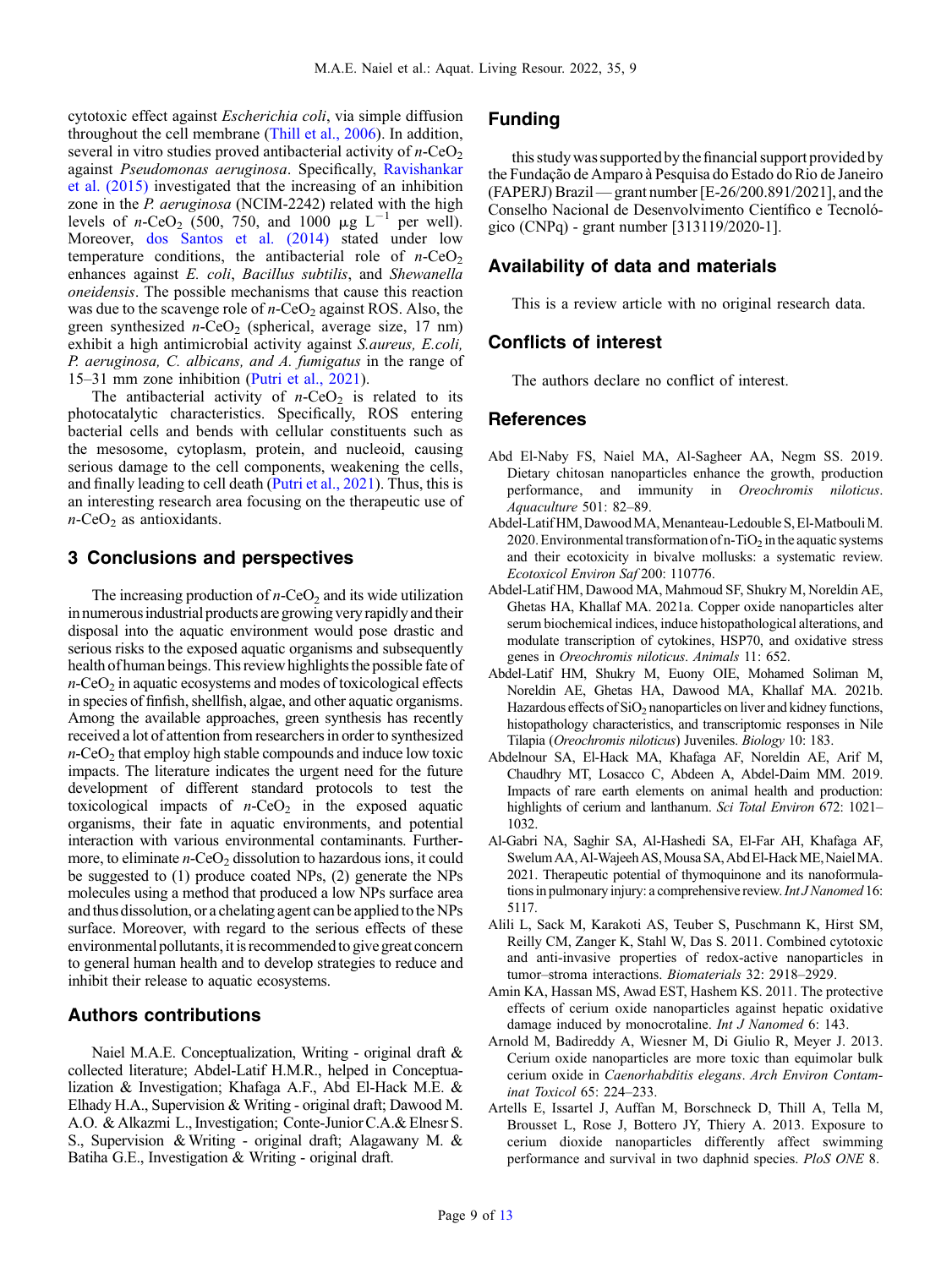- <span id="page-9-0"></span>Arumugam A, Karthikeyan C, Hameed ASH, Gopinath K, Gowri S, Karthika V. 2015. Synthesis of cerium oxide nanoparticles using Gloriosa superba L. leaf extract and their structural, optical and antibacterial properties. Mater Sci Eng C 49: 408–415.
- Aseyd Nezhad S, Es‐haghi A, Tabrizi MH. 2020. Green synthesis of cerium oxide nanoparticle using Origanum majorana L. leaf extract, its characterization and biological activities. Appl Organ Chem 34: e5314.
- Auffan M, Bertin D, Chaurand P, Pailles C, Dominici C, Rose J, Bottero JY, Thiery A. 2013. Role of molting on the biodistribution of  $CeO<sub>2</sub>$ nanoparticles within Daphnia pulex. Water Res 47: 3921–3930.
- Auffan M, Masion A, Labille J, Diot MA, Liu W, Olivi L, Proux O, Ziarelli F, Chaurand P, Geantet C. 2014. Long-term aging of a CeO<sub>2</sub> based nanocomposite used for wood protection. Environ Pollut 188: 1–7.
- Auguste M, Balbi T, Montagna M, Fabbri R, Sendra M, Blasco J, Canesi L. 2019. In vivo immunomodulatory and antioxidant properties of nanoceria  $(nCeO<sub>2</sub>)$  in the marine mussel Mytilus galloprovincialis. Compar Biochem Physiol C 219: 95–102.
- Augustine R, Hasan A, Primavera R, Wilson RJ, Thakor AS, Kevadiya BD. 2020. Cellular uptake and retention of nanoparticles: Insights on particle properties and interaction with cellular components. Mater Today Commun: 101692.
- Babitha K, Sreedevi A, Priyanka K, Sabu B, Varghese T. 2015. Structural characterization and optical studies of  $CeO<sub>2</sub>$  nanoparticles synthesized by chemical precipitation. Indian J Pure Appl Phys 53: 596–603.
- Baldim V, Bedioui F, Mignet N, Margaill I, Berret JF. 2018. The enzyme-like catalytic activity of cerium oxide nanoparticles and its dependency on Ce<sup>3+</sup> surface area concentration. Nanoscale 10: 6971–6980.
- Booth A, Størseth T, Altin D, Fornara A, Ahniyaz A, Jungnickel H, Laux P, Luch A, Sørensen L. 2015. Freshwater dispersion stability of PAA-stabilised cerium oxide nanoparticles and toxicity towards Pseudokirchneriella subcapitata. Sci Total Environ 505: 596–605.
- Bour A, Mouchet F, Verneuil L, Evariste L, Silvestre J, Pinelli E, Gauthier L. 2015. Toxicity of  $CeO<sub>2</sub>$  nanoparticles at different trophic levels–effects on diatoms, chironomids and amphibians. Chemosphere 120: 230–236.
- Bour A, Mouchet F, Cadarsi S, Silvestre J, Verneuil L, Baqué D, Chauvet E, Bonzom JM, Pagnout C, Clivot H. 2016. Toxicity of  $CeO<sub>2</sub>$  nanoparticles on a freshwater experimental trophic chain: a study in environmentally relevant conditions through the use of mesocosms. Nanotoxicology 10: 245–255.
- Boxall AB, Chaudhry Q, Ardern-Jones A, Jefferson B, Watts C, Sinclair C, Baxter-Jones A, Aitken R, Watts C, Chaudrhry Q. 2008. Current and future predicted environmental exposure to engineered nanoparticles. Health & Environmental Research Online (HERO). Central Science Laboratory. York, UK
- Bustamante P, Miramand P. 2005. Subcellular and body distributions of 17 trace elements in the variegated scallop Chlamys varia from the French coast of the Bay of Biscay. Sci Total Environ 337: 59–73.
- Canesi L, Ciacci C, Fabbri R, Marcomini A, Pojana G, Gallo G. 2012. Bivalve molluscs as a unique target group for nanoparticle toxicity. Mar Environ Res 76: 16–21.
- Caputo F, Mameli M, Sienkiewicz A, Licoccia S, Stellacci F, Ghibelli L, Traversa E. 2017. A novel synthetic approach of cerium oxide nanoparticles with improved biomedical activity. Sci Rep 7: 1–13.
- Caputo F, De Nicola M, Sienkiewicz A, Giovanetti A, Bejarano I, Licoccia S, Traversa E, Ghibelli L. 2015. Cerium oxide nanoparticles, combining antioxidant and UV shielding properties, prevent UV-induced cell damage and mutagenesis. Nanoscale 7: 15643–15656.
- Chigurupati S, Mughal MR, Okun E, Das S, Kumar A, McCaffery M, Seal S, Mattson MP. 2013. Effects of cerium oxide nanoparticles on the growth of keratinocytes, fibroblasts and vascular endothelial cells in cutaneous wound healing. Biomaterials 34: 2194–2201.
- Ciacci C, Canonico B, Bilaniĉovă D, Fabbri R, Cortese K, Gallo G, Marcomini A, Pojana G, Canesi L. 2012. Immunomodulation by different types of N-oxides in the hemocytes of the marine bivalve Mytilus galloprovincialis. PloS ONE 7: e36937–e36937.
- Ciofani G, Genchi GG, Mazzolai B, Mattoli V. 2014. Transcriptional profile of genes involved in oxidative stress and antioxidant defense in PC12 cells following treatment with cerium oxide nanoparticles. Biochim Biophys Acta 1840: 495–506.
- Colon J, Hsieh N, Ferguson A, Kupelian P, Seal S, Jenkins DW, Baker CH. 2010. Cerium oxide nanoparticles protect gastrointestinal epithelium from radiation-induced damage by reduction of reactive oxygen species and upregulation of superoxide dismutase 2. Nanomedicine 6: 698–705.
- Correia AT, Rebelo D, Marques J, Nunes B. 2019. Effects of the chronic exposure to cerium dioxide nanoparticles in Oncorhynchus mykiss: assessment of oxidative stress, neurotoxicity and histological alterations. Environ Toxicol Pharmacol 68: 27–36.
- Cross RK, Tyler CR, Galloway TS. 2019. The fate of cerium oxide nanoparticles in sediments and their routes of uptake in a freshwater worm. Nanotoxicology 13: 894–908.
- Dahle JT, Livi K, Arai Y. 2015. Effects of pH and phosphate on  $CeO<sub>2</sub>$ nanoparticle dissolution. Chemosphere 119: 1365–1371.
- Darroudi M, Hoseini SJ, Kazemi Oskuee R, Hosseini HA, Gholami L, Gerayli S. 2014. Food-directed synthesis of cerium oxide nanoparticles and their neurotoxicity effects. Ceram Int 40: 7425–7430.
- Das M, Patil S, Bhargava N, Kang JF, Riedel LM, Seal S, Hickman JJ. 2007. Auto-catalytic ceria nanoparticles offer neuroprotection to adult rat spinal cord neurons. Biomaterials 28: 1918–1925.
- Das S, Singh S, Dowding JM, Oommen S, Kumar A, Sayle TXT, Saraf S, Patra CR, Vlahakis NE, Sayle DC, Self WT, Seal S. 2012. The induction of angiogenesis by cerium oxide nanoparticles through the modulation of oxygen in intracellular environments. Biomaterials 33: 7746–7755.
- Deshpande S, Patil S, Kuchibhatla SV, Seal S. 2005. Size dependency variation in lattice parameter and valency states in nanocrystalline cerium oxide. Appl Phys Lett 87: 133113.
- Dogra Y, Arkill KP, Elgy C, Stolpe B, Lead J, Valsami-Jones E, Tyler CR, Galloway TS. 2016. Cerium oxide nanoparticles induce oxidative stress in the sediment-dwelling amphipod Corophium volutator. Nanotoxicology 10: 480–487.
- dos Santos CCL, Passos Farias IA, Reis Albuquerque AdJd, e Silva PMdF, Costa One GMd, Sampaio FC. 2014. Antimicrobial activity of nano cerium oxide  $(IV)$   $(CeO<sub>2</sub>)$  against Streptococcus mutans. BMC Proc 8: P48.
- Eriksson P, Tal AA, Skallberg A, Brommesson C, Hu Z, Boyd RD, Olovsson W, Fairley N, Abrikosov IA, Zhang X, Uvdal K. 2018. Cerium oxide nanoparticles with antioxidant capabilities and gadolinium integration for MRI contrast enhancement. Sci Rep 8: 6999.
- Farahmandjou M, Zarinkamar M, Firoozabadi TP. 2016. Synthesis of Cerium Oxide  $(CeO<sub>2</sub>)$  nanoparticles using simple CO-precipitation method. Rev Mexic Física 62: 496–499.
- Felix LC, Ortega VA, Ede JD, Goss GG. 2013. Physicochemical characteristics of polymer-coated metal-oxide nanoparticles and their toxicological effects on zebrafish (Danio rerio) development. Environ Sci Technol 47: 6589–6596.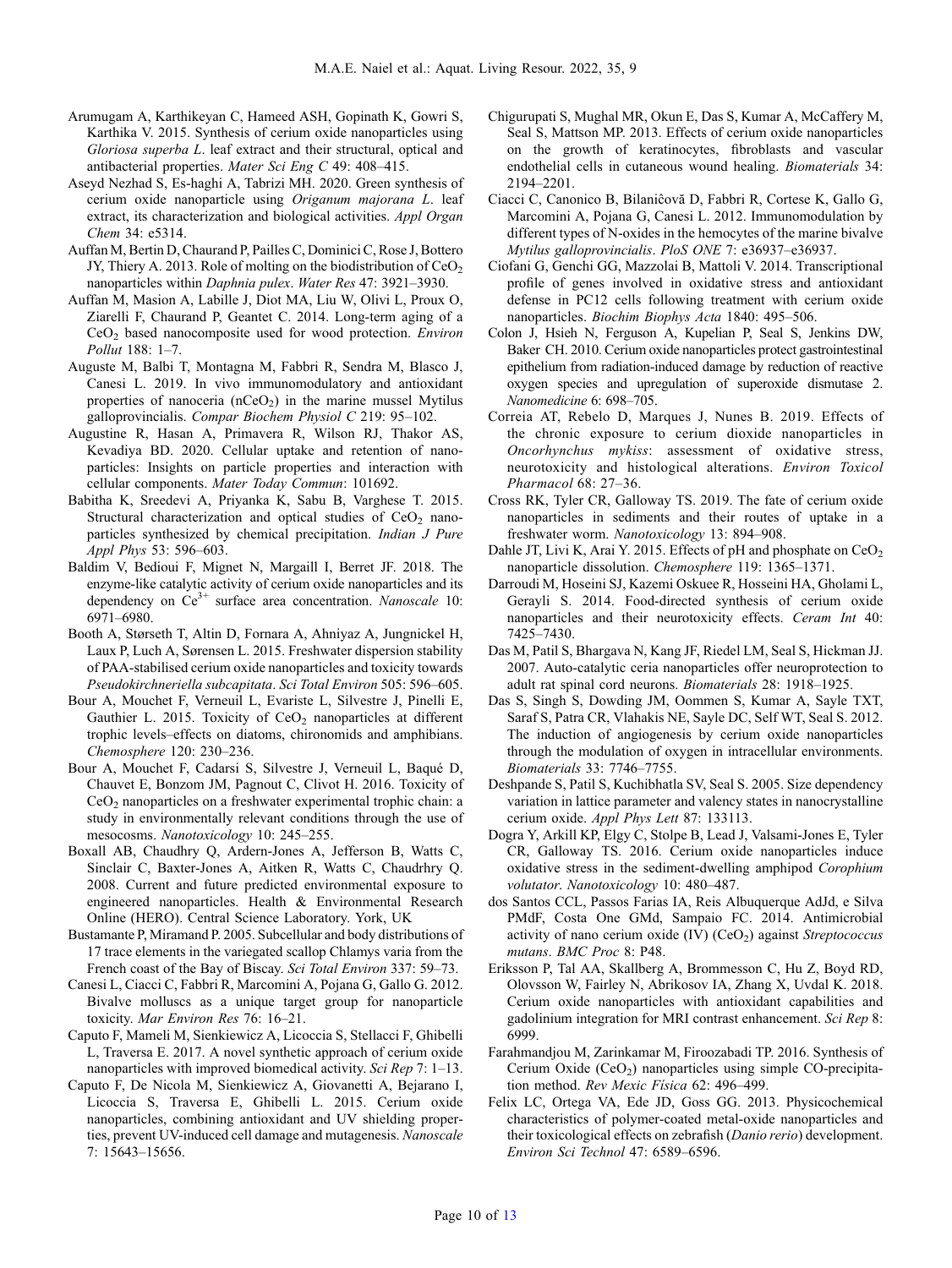- <span id="page-10-0"></span>Gagnon C, Bruneau A, Turcotte P, Pilote M, Gagné F. 2018. Fate of cerium oxide nanoparticles in natural waters and immunotoxicity in exposed rainbow trout. J Nanomed Nanotechnol 9: 489.
- Gaiser BK, Fernandes TF, Jepson M, Lead JR, Tyler CR, Stone V. 2009. Assessing exposure, uptake and toxicity of silver and cerium dioxide nanoparticles from contaminated environments. Environ Health 8: S2.
- Gaiser BK, Fernandes TF, Jepson MA, Lead JR, Tyler CR, Baalousha M, Biswas A, Britton GJ, Cole PA, Johnston BD, Ju-Nam Y, Rosenkranz P, Scown TM, Stone V. 2012. Interspecies comparisons on the uptake and toxicity of silver and cerium dioxide nanoparticles. Environ Toxicol Chem 31: 144–154.
- Gao F, Lu Q, Komarneni S. 2006. Fast synthesis of cerium oxide nanoparticles and nanorods. J Nanosci Nanotechnol 6: 3812– 3819..
- Garaud M, Trapp J, Devin S, Cossu-Leguille C, Pain-Devin S, Felten V, Giamberini L. 2015. Multibiomarker assessment of cerium dioxide nanoparticle ( $nCeO<sub>2</sub>$ ) sublethal effects on two freshwater invertebrates, Dreissena polymorpha and Gammarus roeseli. Aquat Toxicol 158: 63–74.
- Garaud M, Auffan M, Devin S, Felten V, Pagnout C, Pain-Devin S, Proux O, Rodius F, Sohm B, Giamberini L. 2016. Integrated assessment of ceria nanoparticle impacts on the freshwater bivalve Dreissena polymorpha. Nanotoxicology 10: 935–944.
- García A, Espinosa R, Delgado L, Casals E, González E, Puntes V, Barata C, Font X, Sánchez A. 2011. Acute toxicity of cerium oxide, titanium oxide and iron oxide nanoparticles using standardized tests. Desalination 269: 136–141.
- Giese B, Klaessig F, Park B, Kaegi R, Steinfeldt M, Wigger H, von Gleich A, Gottschalk F. 2018. Risks, release and concentrations of engineered nanomaterial in the environment. Sci Rep 8: 1565.
- Gottschalk F, Lassen C, Kjoelholt J, Christensen F, Nowack B. 2015. Modeling flows and concentrations of nine engineered nanomaterials in the Danish environment. Int J Environ Res Public Health 12: 5581–5602.
- Grillone A, Li T, Battaglini M, Scarpellini A, Prato M, Takeoka S, Ciofani G. 2017. Preparation, characterization, and preliminary in vitro testing of nanoceria-loaded liposomes. Nanomaterials 7: 276.
- Grulke E, Reed K, Beck M, Huang X, Cormack A, Seal S. 2014. Nanoceria: factors affecting its pro-and anti-oxidant properties. Environ Sci Nano 1: 429–444.
- Heinrichs ME, Mori C, Dlugosch L. 2020. Complex Interactions Between Aquatic Organisms and Their Chemical Environment Elucidated from Different Perspectives, YOUMARES 9-The Oceans: Our Research, Our Future. Cham: Springer, pp. 279– 297.
- Hoecke KV, Quik JTK, Mankiewicz-Boczek J, Schamphelaere KACD, Elsaesser A, Meeren PVD, Barnes C, McKerr G, Howard CV, Meent DVD, Rydzyński K, Dawson KA, Salvati A, Lesniak A, Lynch I, Silversmit G, Samber BD, Vincze L, Janssen CR. 2009. Fate and effects of  $CeO<sub>2</sub>$  nanoparticles in aquatic ecotoxicity tests. Environ Sci Technol 43: 4537–4546.
- Huang Y, Ren J, Qu X. 2019. Nanozymes: classification, catalytic mechanisms, activity regulation, and applications. Chem Rev. 119: 4357–4412.
- Hwang PP, Chou MY. 2013. Zebrafish as an animal model to study ion homeostasis. Pflügers Arch 465: 1233-1247.
- Ismael NE, Abd El-hameed SA, Salama AM, Naiel MA, Abdel-Latif HM. 2021. The effects of dietary clinoptilolite and chitosan nanoparticles on growth, body composition, haemato-biochemical parameters,immune responses, and antioxidative status of Nile tilapia exposed to imidacloprid. Environ Sci Pollut Res: 1–16.
- Jalilpour M, Fathalilou M. 2012. Effect of aging time and calcination temperature on the cerium oxide nanoparticles synthesis via reverse co-precipitation method. Int J Phys Sci 7: 944–874.
- Jemec A, Djinović P, Tišler T, Pintar A. 2012. Effects of four CeO<sub>2</sub> nanocrystalline catalysts on early-life stages of zebrafish Danio rerio and crustacean Daphnia magna. J Hazard Mater 219-220: 213–220.
- Jemec A, Djinović P, Črnivec IGO, Pintar A. 2015. The hazard assessment of nanostructured CeO<sub>2</sub>-based mixed oxides on the zebrafish Danio rerio under environmentally relevant UV-A exposure. Sci Total Environ 506-507: 272–278.
- Johnson AC, Park B. 2012. Predicting contamination by the fuel additive cerium oxide engineered nanoparticles within the United Kingdom and the associated risks. Environ Toxicol Chem 31: 2582–2587.
- Jun X, Zhao HZ, LU GH. 2013. Effects of selected metal oxide nanoparticles on multiple biomarkers in Carassius auratus. Biomed Environ Sci 26: 742–749.
- Karakoti AS,Monteiro-Riviere NA, Aggarwal R, Davis JP, NarayanRJ, Self WT, McGinnis J, Seal S. 2008. Nanoceria as antioxidant: synthesis and biomedical applications. JOM 60: 33–37.
- Kargar H, Ghazavi H, Darroudi M. 2015. Size-controlled and biodirected synthesis of ceria nanopowders and their in vitro cytotoxicity effects. Ceram Int 41: 4123–4128.
- Keller AA, McFerran S, Lazareva A, Suh S. 2013. Global life cycle releases of engineered nanomaterials. J Nanopart Res 15: 1692.
- Keller AA, Wang H, Zhou D, Lenihan HS, Cherr G, Cardinale BJ, Miller R, Ji Z. 2010. Stability and aggregation of metal oxide nanoparticles in natural aqueous matrices. Environ Sci Technol 44: 1962–1967.
- Ketzial JJ, Nesaraj AS. 2011. Synthesis of  $CeO<sub>2</sub>$  nanoparticles by chemical precipitation and the effect of a surfactant on the distribution of particle sizes. J Ceram Process Res 12: 74–79.
- Khan I, Saeed K, Khan I. 2019. Nanoparticles: Properties, applications and toxicities. Arab J Chem 12: 908–931.
- Khan MS, Qureshi NA, Jabeen F. 2018. Ameliorative role of nanoceria against amine coated Ag-NP induced toxicity in Labeo rohita. Appl Nanosci 8: 323–337.
- Koehlé-Divo V, Cossu-LeguilleC, Pain-Devin S, Simonin C, Bertrand C, Sohm B, Mouneyrac C, Devin S, Giambérini L. 2018. Genotoxicity and physiological effects of  $CeO<sub>2</sub>$  NPs on a freshwater bivalve (Corbicula fluminea). Aquat Toxicol 198: 141–148.
- Korsvik C, Patil S, Seal S, Self WT. 2007. Superoxide dismutase mimetic properties exhibited by vacancy engineered ceria nanoparticles. Chem Commun 10: 1056–1058.
- Krysanov EY, Demidova TB. 2012. The effect of low concentrations of nanocrystalline cerium dioxide on the embryotoxicity of doxorubicin for fish. In Doklady Biological Sciences (Vol. 443, No. 1, p. 117). Springer Science & Business Media.
- Lasley-Rasher RS, Nagel K, Angra A, Yen J. 2016. Intoxicated copepods: ingesting toxic phytoplankton leads to risky behaviour. Proc Roy Soc B 283: 20160176.
- Lee SW, Kim SM, Choi J. 2009. Genotoxicity and ecotoxicity assays using the freshwater crustacean Daphnia magna and the larva of the aquatic midge Chironomus riparius to screen the ecological risks of nanoparticle exposure. Environ Toxicol Pharmacol 28: 86–91.
- Li Y, Li P, Yu H, Bian Y. 2016. Recent advances (2010–2015) in studies of cerium oxide nanoparticles' health effects. Environ Toxicol Pharmacol 44: 25–29.
- Manier N, Garaud M, Delalain P, Aguerre-Chariol O, Pandard P. 2011. Behaviour of ceria nanoparticles in standardized test media– influence on the results of ecotoxicological tests. J Phys: Conf Ser 304: 012058.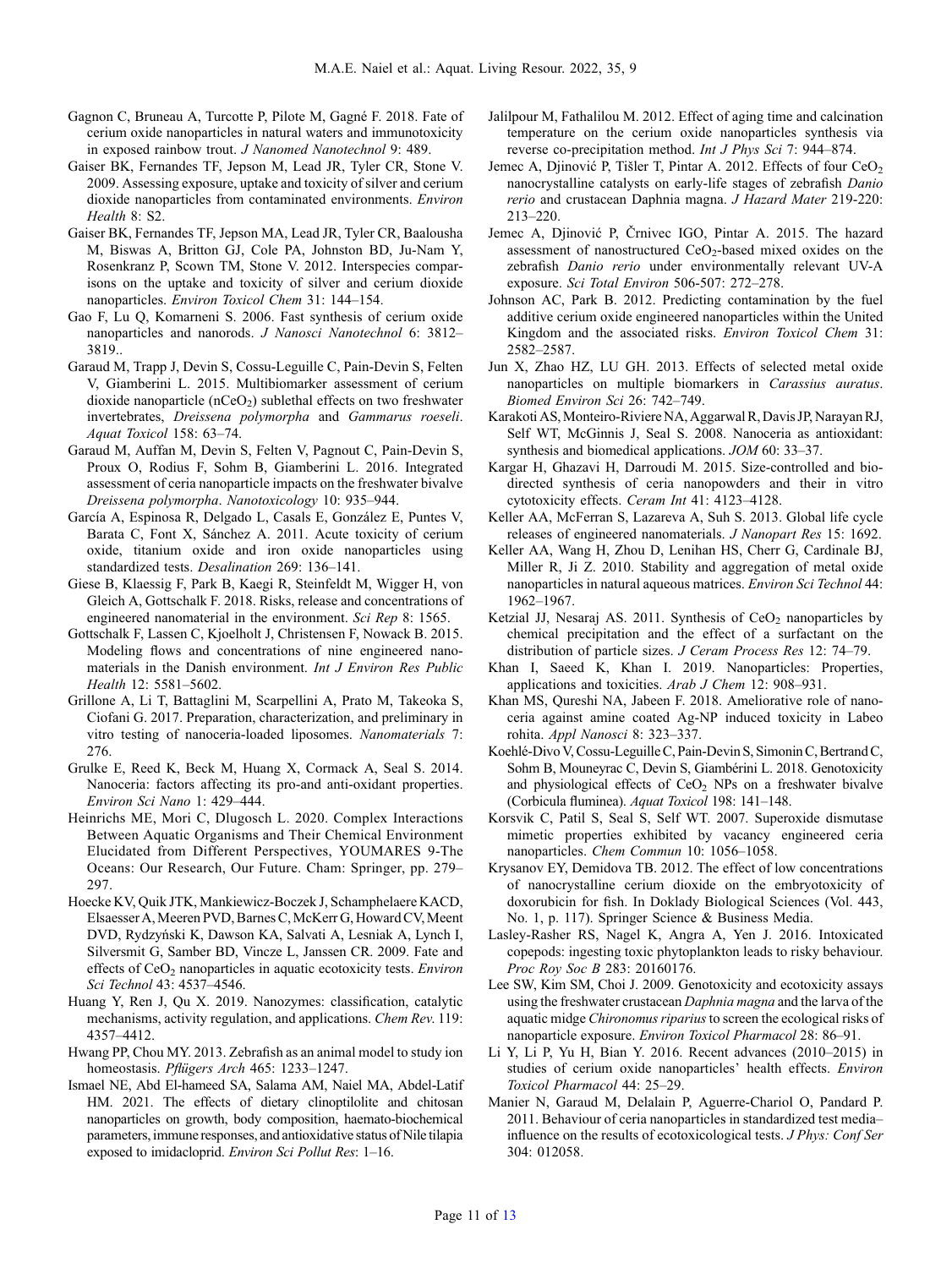- <span id="page-11-0"></span>Maqbool Q, NazarM, Naz S, Hussain T, Jabeen N, Kausar R, Anwaar S, Abbas F, Jan T. 2016. Antimicrobial potential of green synthesized CeO(2) nanoparticles from Olea europaea leaf extract. Int J Nanomed 11: 5015–5025.
- Mehana ESE, Khafaga AF, Elblehi SS, Abd El-Hack ME, Naiel MA, Bin-Jumah M, Othman SI, Allam AA. 2020. Biomonitoring of heavy metal pollution using acanthocephalans parasite in ecosystem: an updated overview. Animals 10: 811.
- Michalec FG, Holzner M, Menu D, Hwang JS, Souissi S. 2013a. Behavioral responses of the estuarine calanoid copepod Eurytemora affinis to sub-lethal concentrations of waterborne pollutants. Aquat Toxicol 138: 129–138.
- Michalec FG, Kâ S, Holzner M, Souissi S, Ianora A, Hwang JS. 2013b. Changes in the swimming behavior of Pseudodiaptomus annandalei (Copepoda, Calanoida) adults exposed to the diatom toxin 2-trans, 4-trans decadienal. Harmful Algae 30: 56–64.
- Montes MO, Hanna SK, Lenihan HS, Keller AA. 2012. Uptake, accumulation, and biotransformation of metal oxide nanoparticles by a marine suspension-feeder. J Hazard Mater 225-226: 139–145.
- Munusamy S, Bhakyaraj K, Vijayalakshmi L, Stephen A, Narayanan V. 2014. Synthesis and characterization of cerium oxide nanoparticles using Curvularia lunata and their antibacterial properties. Int J Innov Res Sci Eng. 2: 318.
- Nadeem M, Khan R, Afridi K, Nadhman A, Ullah S, Faisal S, Mabood ZU, Hano C, Abbasi BH. 2020. Green synthesis of cerium oxide nanoparticles  $(CeO<sub>2</sub> NPs)$  and their antimicrobial applications: a review. Int J Nanomed 15: 5951.
- Naiel MA, Ismael NE, Abd El-hameed SA, Amer MS. 2020. The antioxidative and immunity roles of chitosan nanoparticle and vitamin C-supplemented diets against imidacloprid toxicity on Oreochromis niloticus. Aquaculture 523: 735219.
- Nelson BC, Johnson ME, Walker ML, Riley KR, Sims CM. 2016a. Antioxidant cerium oxide nanoparticles in biology and medicine. Antioxidants 5: 15.
- Nelson BC, Johnson ME, Walker ML, Riley KR, Sims CM. 2016b. Antioxidant cerium oxide nanoparticles in biology and medicine. Antioxidants 5: 15.
- Nyoka M, Choonara YE, Kumar P, Kondiah PP, Pillay V. 2020. Synthesis of cerium oxide nanoparticles using various methods: implications for biomedical applications. Nanomaterials 10: 242.
- Okuda M, Suzumoto Y, Yamashita I. 2011. Bioinspired synthesis of homogenous cerium oxide nanoparticles and two- or threedimensional nanoparticle arrays using protein supramolecules. Crys Growth Des 11: 2540–2545.
- Özel RE, Hayat A, Wallace KN, Andreescu S. 2013. Effect of cerium oxide nanoparticles on intestinal serotonin in zebrafish. RSC Adv 3: 15298–15309.
- Patil S, Kuiry SC, Seal S, Vanfleet R. 2002. Synthesis of nanocrystalline ceria particles for high temperature oxidation resistant coating. J Nanopart Res 4: 433–438.
- Perullini M, Aldabe Bilmes SA, Jobbágy M. 2013. Cerium oxide nanoparticles: structure, applications, reactivity, and eco-toxicology. in: Brayner, R, Fiévet, F, Coradin, T (Eds.), Nanomaterials: A Danger or a Promise? A Chemical and Biological Perspective. London: Springer London, pp. 307–333.
- Pinjari DV, Pandit AB. 2011. Room temperature synthesis of crystalline  $CeO<sub>2</sub>$  nanopowder: advantage of sonochemical method over conventional method. Ultrason Sonochem 18: 1118–1123.
- Pirmohamed T, Dowding JM, Singh S, Wasserman B, Heckert E, Karakoti AS, King JES, Seal S, Self WT. 2010. Nanoceria exhibit redox state-dependent catalase mimetic activity. Chem Commun 46: 2736–2738.
- Plakhova TV, Romanchuk AY, Yakunin SN, Dumas T, Demir S, Wang S, Minasian SG, Shuh DK, Tyliszczak T, Shiryaev AA. 2016. Solubility of nanocrystalline cerium dioxide: Experimental data and thermodynamic modeling. J Phys Chem C 120: 22615–22626.
- Priya GS, Kanneganti A, Kumar KA, Rao KV, Bykkam S. 2014. Biosynthesis of Cerium oxide nanoparticles using Aloe barbadensis miller gel. Int J Sci Res Publ. 4: 199-224.
- Putri GE, Rilda Y, Syukri S, Labanni A, Arief S. 2021. Highly antimicrobial activity of cerium oxide nanoparticles synthesized using Moringa oleifera leaf extract by a rapid green precipitation method. J Mater Res Technol 15: 2355–2364.
- Qin F, Shen T, Yang H, Qian J, Zou D, Li J, Liu H, Zhang Y, Song X. 2019. Dietary nano cerium oxide promotes growth, relieves ammonia nitrogen stress, and improves immunity in crab (Eriocheir sinensis). Fish Shellfish Immunol 92: 367–376.
- Quik JTK. 2013. Fate of nanoparticles in the aquatic environment: removal of engineered nanomaterials from the water phase under environmental conditions. Radboud University Nijmegen, The Netherlands.
- Quik JTK, Velzeboer I, Wouterse M, Koelmans AA, van de Meent D. 2014. Heteroaggregation and sedimentation rates for nanomaterials in natural waters. Water Res 48: 269–279.
- Quik JTK, Stuart MC, Wouterse M, Peijnenburg W, Hendriks AJ, van de Meent D. 2012. Natural colloids are the dominant factor in the sedimentation of nanoparticles. Environ Toxicol Chem 31: 1019–1022.
- Quik JTK, Lynch I, Hoecke KV, Miermans CJH, Schamphelaere KACD, Janssen CR, Dawson KA, Stuart MAC, Meent DVD. 2010. Effect of natural organic matter on cerium dioxide nanoparticles settling in model fresh water. Chemosphere. 81: 711–715.
- Rajeshkumar S, Naik P. 2018. Synthesis and biomedical applications of cerium oxide nanoparticles – a review. Biotechnol Rep 17: 1–5.
- Ramirez L, Ramseier Gentile S, Zimmermann S, Stoll S. 2019. Behavior of  $TiO<sub>2</sub>$  and  $CeO<sub>2</sub>$  nanoparticles and polystyrene nanoplastics in bottled mineral, drinking and Lake Geneva waters. Impact of water hardness and natural organic matter on nanoparticle surface properties and aggregation. Water 11: 721.
- Ravishankar TN, Ramakrishnappa T, Nagaraju G, Rajanaika H. 2015. Synthesis and characterization of  $CeO<sub>2</sub>$  nanoparticles via solution combustion method for photocatalytic and antibacterial activity studies. Chemistry Open 4: 146–154.
- ReedK,CormackA, KulkarniA,MaytonM,SayleD,Klaessig F, Stadler B. 2014. Exploring the properties and applications of nanoceria: is there still plenty of room at the bottom?. Environ Sci 1: 390–405.
- Rodea-Palomares I, Boltes K, Fernández-Piñas F, Leganés F, García-Calvo E, Santiago J, Rosal R. 2010. Physicochemical characterization and ecotoxicological assessment of  $CeO<sub>2</sub>$  nanoparticles using two aquatic microorganisms. Toxicolog Sci 119: 135–145.
- Rogers NJ, Franklin NM, Apte SC, Batley GE, Angel BM, Lead JR, Baalousha M. 2010. Physico-chemical behaviour and algal toxicity of nanoparticulate  $CeO<sub>2</sub>$  in freshwater. Environ Chem 7: 50–60.
- Roh JY, Park YK, Park K, Choi J. 2010. Ecotoxicological investigation of  $CeO<sub>2</sub>$  and  $TiO<sub>2</sub>$  nanoparticles on the soil nematode *Caeno*rhabditis elegans using gene expression, growth, fertility, and survival as endpoints. Environ Toxicol Pharmacol 29: 167–172.
- Röhder LA, Brandt T, Sigg L, Behra R. 2014. Influence of agglomeration of cerium oxide nanoparticles and speciation of cerium(III) on short term effects to the green algae Chlamydomonas reinhardtii. Aquat Toxicol. 152: 121–130.